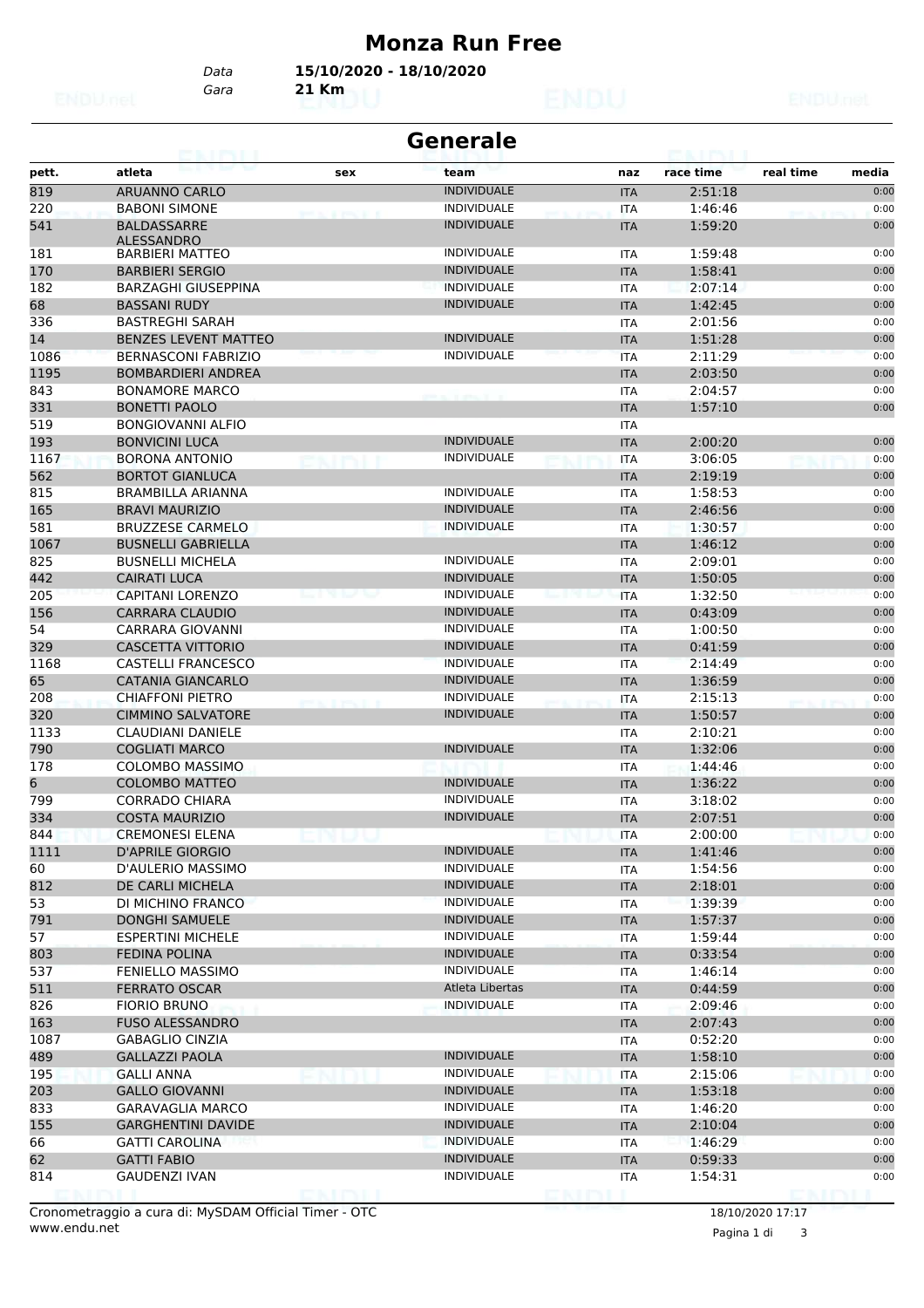| pett.      | atleta                                    | sex | team                                     | naz                      | race time          | real time | media        |
|------------|-------------------------------------------|-----|------------------------------------------|--------------------------|--------------------|-----------|--------------|
| 1177       | <b>GENESI SILVANO</b>                     |     | <b>INDIVIDUALE</b>                       | <b>ITA</b>               | 2:09:09            |           | 0:00         |
| 529        | <b>GEREVINI MARCO</b>                     |     | <b>INDIVIDUALE</b>                       | ITA                      | 2:12:31            |           | 0:00         |
| 559        | <b>GHIDONI RICCARDO</b>                   |     | <b>INDIVIDUALE</b>                       | <b>ITA</b>               | 1:49:53            |           | 0:00         |
| 510        | GIANNOTTI ANDREA                          |     | Atleta Libertas                          | ITA                      | 0:43:50            |           | 0:00         |
| 3          | <b>GIORDANO CARLO</b>                     |     | <b>INDIVIDUALE</b>                       | <b>ITA</b>               | 1:47:50            |           | 0:00         |
| 849        | <b>GRANDIS ELENA</b>                      |     | <b>INDIVIDUALE</b>                       | <b>ITA</b>               | 1:53:00            |           | 0:00         |
| 797        | <b>GRASSI LUCA</b>                        |     |                                          | <b>ITA</b>               | 1:58:26            |           | 0:00         |
| 850        | <b>GRATTIERI ANDREA</b>                   |     | <b>INDIVIDUALE</b>                       | ITA                      | 1:48:41            |           | 0:00         |
| 818        | <b>IOVINO ALESSIO</b>                     |     | <b>INDIVIDUALE</b>                       | <b>ITA</b>               | 1:50:30            |           | 0:00         |
| 1197       | KALALI ILKER                              |     | <b>INDIVIDUALE</b>                       | <b>TUR</b>               | 2:07:00            |           | 0:00         |
| 219        | LA TORRACA ALESSANDRO                     |     | <b>INDIVIDUALE</b>                       | <b>ITA</b>               | 1:43:30            |           | 0:00         |
| 509        | <b>LACCONE MICHELE</b>                    |     | #Corriamo a Cormano                      | <b>ITA</b>               | 1:02:08            |           | 0:00         |
| 169        | <b>LEALE LUCA</b>                         |     | <b>INDIVIDUALE</b>                       | <b>ITA</b>               | 1:55:38            |           | 0:00         |
| 566        | <b>MAGNI PAOLO</b>                        |     | <b>INDIVIDUALE</b>                       | ITA                      | 0:47:20            |           | 0:00         |
| 492        | MANAZZALE GABRIELE                        |     | <b>INDIVIDUALE</b>                       | <b>ITA</b>               | 1:47:56            |           | 0:00         |
| 342        | <b>MARCHI MARCO</b>                       |     | <b>INDIVIDUALE</b>                       | <b>ITA</b>               | 2:10:41            |           | 0:00         |
| 337        | <b>MARELLI PAOLO</b>                      |     | <b>INDIVIDUALE</b>                       | <b>ITA</b>               | 2:06:03            |           | 0:00         |
| 796        | <b>MARIANI SABRINA</b>                    |     | <b>INDIVIDUALE</b>                       | <b>ITA</b>               | 2:01:45            |           | 0:00         |
| 171        | <b>MATTAVELLI STEFANO</b>                 |     | <b>INDIVIDUALE</b>                       | <b>ITA</b>               | 1:53:09            |           | 0:00         |
| 345        | <b>MELONI JOHN</b>                        |     | <b>INDIVIDUALE</b>                       | ITA                      | 1:38:30            |           | 0:00         |
| 59         | <b>MERSONI MAURO</b><br><b>FERDINANDO</b> |     | <b>INDIVIDUALE</b>                       | <b>ITA</b>               | 1:52:41            |           | 0:00         |
| 846        | MERZARI SABRINA                           |     | <b>INDIVIDUALE</b>                       | <b>ITA</b>               | 1:46:48            |           | 0:00         |
| 842        | MIGLIETTA GIACOMO                         |     |                                          | <b>ITA</b>               | 2:05:18            |           | 0:00         |
| 1094       | <b>MONETTI CESARE</b>                     |     |                                          | ITA                      | 1:54:07            |           | 0:00         |
| 847        | <b>MOSER ROBERTO</b>                      |     | <b>INDIVIDUALE</b>                       | <b>ITA</b>               | 1:35:14            |           | 0:00         |
| 209        | <b>OSNAGO MIRKO</b>                       |     | <b>INDIVIDUALE</b>                       | ITA                      | 1:28:38            |           | 0:00         |
| 1132       | PIANI DANIELA                             |     | <b>INDIVIDUALE</b>                       | <b>ITA</b>               | 2:11:58            |           | 0:00         |
| 176        | PRINETTI GIOVANNI                         |     | <b>INDIVIDUALE</b>                       | ITA                      | 1:59:32            |           | 0:00         |
| 536        | PUGLIA LORENZO                            |     | <b>INDIVIDUALE</b>                       | <b>ITA</b>               | 2:02:01            |           | 0:00         |
| 1196       | PUICEA MILICA                             |     |                                          | ITA                      | 0:43:52            |           | 0:00         |
| 514        | <b>QUINZI DENIS</b>                       |     |                                          | <b>ITA</b>               | 0:21:52            |           | 0:00         |
| 500        | RAINERO STEFANO                           |     | Atleta Libertas                          | ITA                      | 2:06:48            |           | 0:00         |
| 71         | <b>RAVERA SERGIO</b>                      |     |                                          | <b>ITA</b>               | 1:45:12            |           | 0:00         |
| 564        | <b>REGNOLI MAURO</b>                      |     | <b>INDIVIDUALE</b>                       | <b>ITA</b>               | 2:30:34            |           | 0:00         |
| 319        | <b>RIBOLDI FEDERICO</b>                   |     | <b>INDIVIDUALE</b>                       | <b>ITA</b>               | 1:53:45            |           | 0:00         |
| 513        | <b>ROSSI OSCAR</b>                        |     |                                          | <b>ITA</b>               | 2:04:46            |           | 0:00         |
| 811        | <b>ROSSI PAOLA</b>                        |     |                                          | <b>ITA</b>               | 0:41:50            |           | 0:00         |
| 568        | <b>SABA LUCIANO</b>                       |     | <b>INDIVIDUALE</b>                       | <b>ITA</b>               | 0:57:01            |           | 0:00         |
| 821        | <b>SAGLIOCCO DIAMANTE</b>                 |     | <b>INDIVIDUALE</b>                       | <b>ITA</b>               | 2:03:50            |           | 0:00         |
| 1178       | SALA PAOLO MARCO LUCA                     |     | <b>INDIVIDUALE</b>                       | ITA                      | 1:34:02            |           | 0:00         |
| 189        | <b>SALA VIVIANA</b>                       |     | <b>INDIVIDUALE</b>                       | <b>ITA</b>               | 1:48:52            |           | 0:00         |
| 527        | SARTI-CIPRIANI CRISTIANO                  |     | <b>INDIVIDUALE</b>                       | ITA                      | 2:22:07            |           | 0:00         |
| 161        | SAVARINO GIUSEPPE                         |     | <b>INDIVIDUALE</b>                       | <b>ITA</b>               | 1:47:44            |           | 0:00         |
| 831        | <b>SCAGLIONI PAOLO</b>                    |     |                                          | <b>ITA</b>               | 2:01:25            |           | 0:00         |
| 322        | <b>SENAI MARCO</b>                        |     | <b>INDIVIDUALE</b>                       | <b>ITA</b>               | 1:59:55            |           | 0:00         |
| 325        | SFARDINI ALESSIO                          |     | <b>INDIVIDUALE</b><br><b>INDIVIDUALE</b> | ITA                      | 1:40:50            |           | 0:00         |
| 339        | SIMONCELLI ANDREA                         |     | <b>INDIVIDUALE</b>                       | <b>ITA</b>               | 2:01:20            |           | 0:00         |
| 1097       | STEILER TAMAS REZSO                       |     | <b>INDIVIDUALE</b>                       | ITA                      | 2:29:02            |           | 0:00         |
| 838<br>845 | <b>STOPPA MARA</b>                        |     |                                          | <b>ITA</b>               | 1:51:30<br>1:57:31 |           | 0:00<br>0:00 |
| 522        | STUCCHI SARA<br>TABACHETTI VALERIO        |     |                                          | ITA                      | 1:50:41            |           | 0:00         |
| 70         | <b>TARQUINI DENIS</b>                     |     |                                          | <b>ITA</b><br><b>ITA</b> | 1:47:44            |           | 0:00         |
| 215        | <b>TAVELLI VIRNA</b>                      |     |                                          | <b>ITA</b>               | 2:03:09            |           | 0:00         |
| 829        | <b>TELINI ELENA</b>                       |     | <b>INDIVIDUALE</b>                       | ITA                      | 2:17:14            |           | 0:00         |
| 451        | <b>TESTA DANILO</b>                       |     | <b>INDIVIDUALE</b>                       | <b>ITA</b>               | 2:51:14            |           | 0:00         |
| 346        | TOMASONI ANDREA                           |     | <b>INDIVIDUALE</b>                       | ITA                      | 0:42:59            |           | 0:00         |
| 348        | <b>TOMASONI FABIO</b>                     |     | <b>INDIVIDUALE</b>                       | <b>ITA</b>               | 1:50:20            |           | 0:00         |
| 574        | <b>TOPPI ELENA</b>                        |     | <b>INDIVIDUALE</b>                       | ITA                      | 2:05:27            |           | 0:00         |
| 563        | TREVISAN ALESSANDRA                       |     |                                          | <b>AUT</b>               | 2:46:14            |           | 0:00         |
| 223        | <b>TRONI ROBERTO</b>                      |     | <b>INDIVIDUALE</b>                       | ITA                      | 1:53:17            |           | 0:00         |
| 8          | <b>VALCAMONICA LUCA</b>                   |     | <b>INDIVIDUALE</b>                       | <b>ITA</b>               | 2:08:20            |           | 0:00         |
| 528        | VANIN ANDREA ANTONIO                      |     | <b>INDIVIDUALE</b>                       | ITA                      | 2:09:00            |           | 0:00         |
| 196        | <b>VEZZOLI DAVIDE</b>                     |     | <b>INDIVIDUALE</b>                       | <b>ITA</b>               | 1:50:43            |           | 0:00         |
| 565        | <b>VIADANA MARCO</b>                      |     | <b>INDIVIDUALE</b>                       | <b>ITA</b>               | 2:06:06            |           | 0:00         |
|            |                                           |     |                                          |                          |                    |           |              |

www.endu.net Cronometraggio a cura di: MySDAM Official Timer - OTC 18/10/2020 17:17

Pagina 2 di 3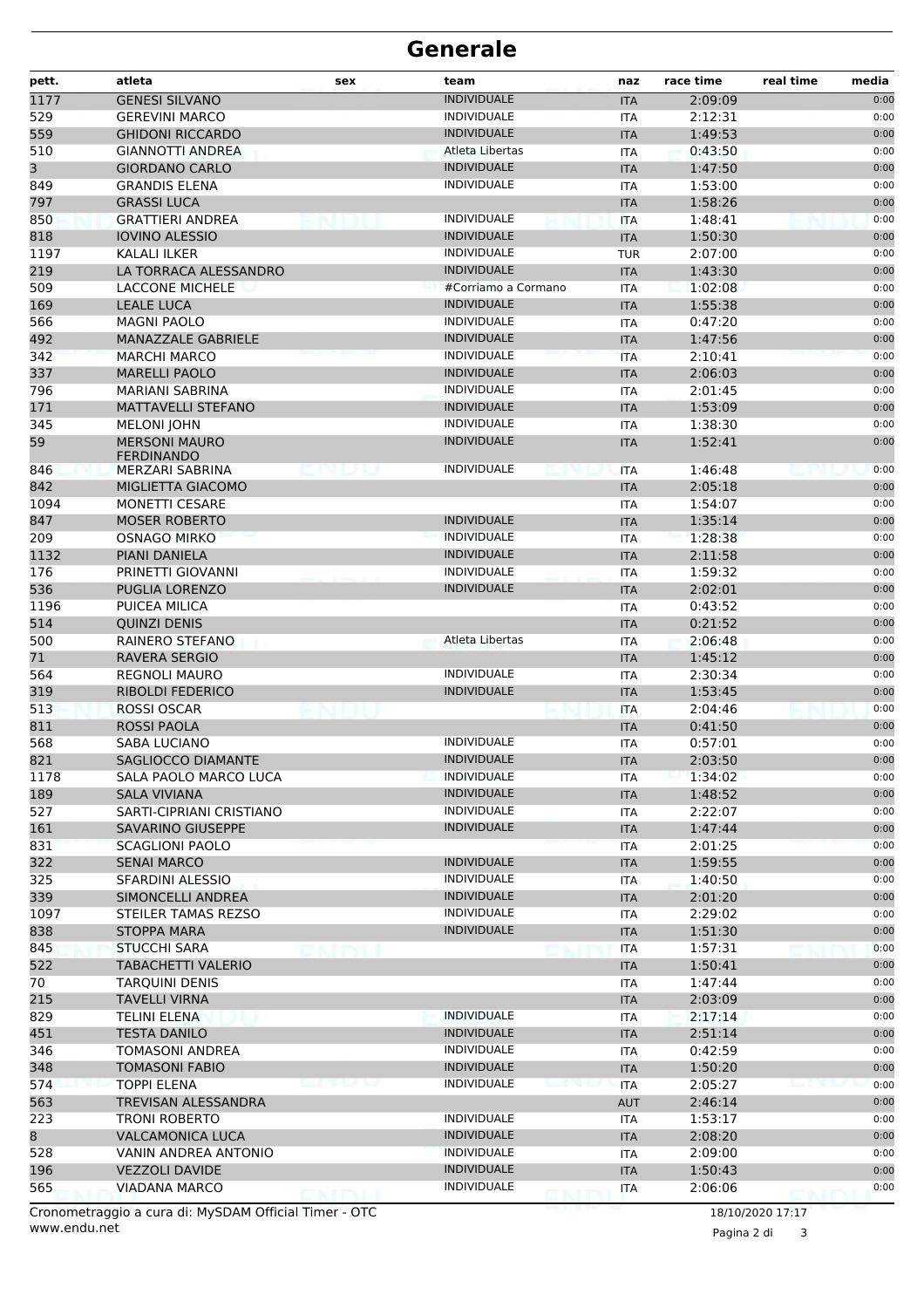|                           |                              |                                           |                              | <b>Generale</b>                                  |                                               |                                            |                |                               |
|---------------------------|------------------------------|-------------------------------------------|------------------------------|--------------------------------------------------|-----------------------------------------------|--------------------------------------------|----------------|-------------------------------|
| pett.<br>852<br>834<br>64 | atleta<br><b>VILLA ALICE</b> | ZANGA ALESSANDRO<br><b>ZANONI MICHELE</b> | sex                          | team<br><b>INDIVIDUALE</b><br><b>INDIVIDUALE</b> | naz<br><b>ITA</b><br><b>ITA</b><br><b>ITA</b> | race time<br>1:48:10<br>2:13:04<br>0:45:26 | real time      | media<br>0:00<br>0:00<br>0:00 |
|                           |                              | ENDU                                      |                              | BNDU                                             |                                               | ENDU                                       |                |                               |
|                           | ENDU                         |                                           | <b>ENDU</b>                  |                                                  | <b>ENDU</b>                                   |                                            | <b>ENDU</b>    |                               |
|                           |                              | <b>ENDU</b>                               |                              | <b>ENDULIEL</b>                                  |                                               | <b>ENDU</b>                                |                |                               |
|                           | <b>ENDU</b>                  |                                           | <b>ENDU</b>                  |                                                  | <b>ENDU</b>                                   |                                            | <b>ENDU</b>    |                               |
|                           |                              | ENDU.net                                  |                              | <b>ENDU</b>                                      |                                               | <b>ENDUnet</b>                             |                |                               |
|                           | ENDU                         |                                           | <b>ENDU</b>                  |                                                  | <b>ENDU</b>                                   |                                            | <b>ENDU</b>    |                               |
|                           |                              | ENDU                                      |                              | <b>ENDU</b>                                      |                                               | <b>ENDU</b>                                |                |                               |
|                           | ENDUMet                      |                                           | <b>ENDU</b>                  |                                                  | <b>ENDU</b>                                   |                                            | <b>ENDUTEL</b> |                               |
|                           |                              | ENDU.                                     |                              | ENDU                                             |                                               | <b>ENDU</b>                                |                |                               |
|                           | ENDU                         |                                           | ENDU                         |                                                  | ENDU                                          |                                            | ENDU           |                               |
|                           |                              | <b>ENDUMOL</b>                            |                              | <b>ENDU</b>                                      |                                               | <b>ENDU<sub>DER</sub></b>                  |                |                               |
|                           | <b>ENDU</b>                  |                                           | <b>ENDU</b>                  |                                                  | <b>ENDU</b>                                   |                                            | <b>ENDU</b>    |                               |
|                           |                              | <b>ENDU</b>                               |                              | ENDUnct                                          |                                               | <b>ENDU</b>                                |                |                               |
|                           | ENDU                         |                                           | <b>ENDU</b>                  |                                                  | <b>ENDU</b>                                   |                                            | <b>ENDU</b>    |                               |
|                           |                              | ENDU                                      |                              | ENDU                                             |                                               | ENDU                                       |                |                               |
|                           | ENDU                         |                                           | ENDU                         |                                                  | <b>ENDU</b>                                   |                                            | <b>ENDU</b>    |                               |
|                           |                              | <b>ENDUnet</b>                            |                              | ENDU                                             |                                               | <b>ENDUmet</b>                             |                |                               |
|                           |                              |                                           | $P = M$ CRAM OCC $T = T$ OTO |                                                  | ENDLL                                         |                                            | <b>CMDII</b>   |                               |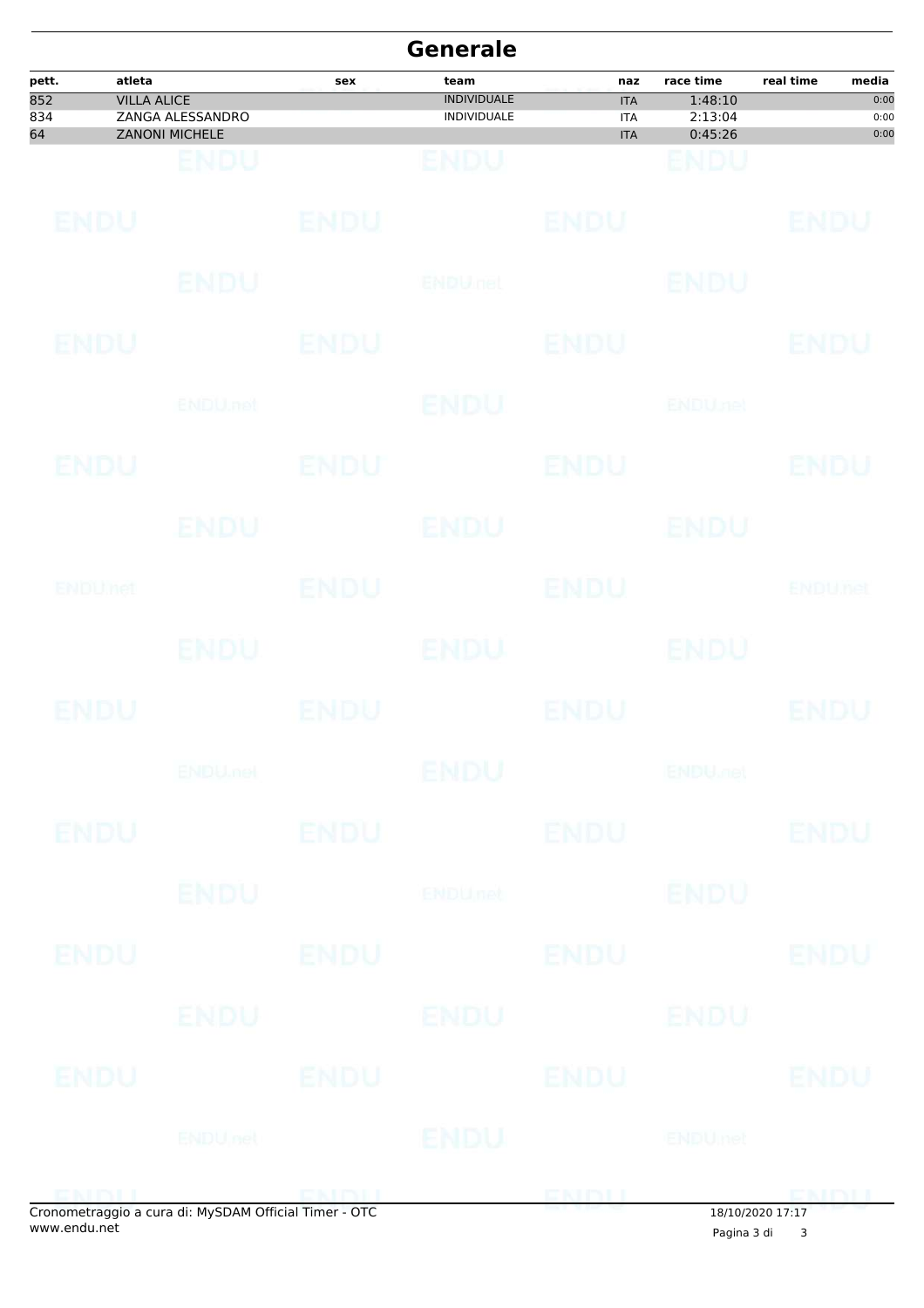#### **Monza Run Free**

*Gara* **10 Km** *Data* **15/10/2020 - 18/10/2020**

|       | <b>Generale</b>                            |        |                       |            |           |                    |  |  |  |
|-------|--------------------------------------------|--------|-----------------------|------------|-----------|--------------------|--|--|--|
| pett. | atleta                                     | sex    | team                  | naz        | race time | real time<br>media |  |  |  |
| 1200  | <b>ADINOLFI MONICA</b>                     |        | <b>INDIVIDUALE</b>    | <b>ITA</b> | 1:22:41   | 0:00               |  |  |  |
| 114   | ALARI ALESSANDRA                           |        | <b>INDIVIDUALE</b>    | <b>ITA</b> | 1:19:50   | 0:00               |  |  |  |
| 231   | <b>ANDOLFI CHERINDO</b>                    |        |                       | <b>ITA</b> | 0:47:04   | 0:00               |  |  |  |
| 670   | <b>ANDREONI FABIO</b>                      |        | <b>INDIVIDUALE</b>    | <b>ITA</b> | 0:45:46   | 0:00               |  |  |  |
| 72    | <b>ANDRIOLA STEFANIA</b>                   |        | <b>INDIVIDUALE</b>    | <b>ITA</b> | 0:52:37   | 0:00               |  |  |  |
| 243   | ANIELLO FULVIO                             |        | <b>INDIVIDUALE</b>    | ITA        | 1:10:25   | 0:00               |  |  |  |
| 1069  | <b>ARENA ESTER</b>                         |        |                       | <b>ITA</b> | 1:17:03   | 0:00               |  |  |  |
| 228   | <b>ARRIGONI MATTEO</b>                     |        |                       | <b>ITA</b> | 0:59:23   | 0:00               |  |  |  |
| 116   | <b>BARBANTI VALTER</b>                     |        | <b>INDIVIDUALE</b>    | <b>ITA</b> | 0:57:50   | 0:00               |  |  |  |
| 30    | <b>BASSANI ALESSANDRO</b>                  |        | <b>INDIVIDUALE</b>    | <b>ITA</b> | 0:48:29   | 0:00               |  |  |  |
| 29    | <b>BEATI LORENZO</b>                       |        | <b>INDIVIDUALE</b>    | <b>ITA</b> | 0:51:47   | 0:00               |  |  |  |
| 977   | <b>BELLONI PIETRO</b>                      |        | <b>INDIVIDUALE</b>    | <b>ITA</b> | 0:51:30   | 0:00               |  |  |  |
| 284   | <b>BELLONI STEFANO</b>                     |        |                       | <b>ITA</b> | 9:44:57   | 0:03               |  |  |  |
| 1120  | <b>BELLUARDO ALBERTO</b>                   |        | <b>INDIVIDUALE</b>    | <b>ITA</b> | 0:43:20   | 0:00               |  |  |  |
| 82    | BERRINI ALESSANDRO                         |        | <b>INDIVIDUALE</b>    | <b>ITA</b> | 0:22:20   | 0:00               |  |  |  |
| 710   | <b>BERTOLAZZI CARLO</b>                    |        | <b>INDIVIDUALE</b>    | <b>ITA</b> | 1:24:39   | 0:00               |  |  |  |
| 630   | <b>BIANCHI CINZIA</b>                      |        | #Camminiamo a Cormano | <b>ITA</b> | 2:00:56   | 0:00               |  |  |  |
| 1085  | <b>BIANCO DAVIDE</b>                       |        |                       | <b>ITA</b> | 0:56:24   | 0:00               |  |  |  |
| 104   | <b>BIELLA GIANLUCA</b>                     |        | <b>INDIVIDUALE</b>    | <b>ITA</b> | 0:55:54   | 0:00               |  |  |  |
| 481   | <b>BIFFI ANSELMO</b>                       |        |                       | <b>ITA</b> | 0:59:10   | 0:00               |  |  |  |
| 295   | <b>BORGONOVO SERGIO</b>                    |        |                       | <b>ITA</b> | 0:43:36   | 0:00               |  |  |  |
| 906   | <b>BORSANI VALENTINA</b>                   |        | <b>INDIVIDUALE</b>    | <b>ITA</b> | 0:50:29   | 0:00               |  |  |  |
| 352   | <b>BOSCOLO DANIELE</b>                     |        | <b>INDIVIDUALE</b>    | <b>ITA</b> | 0:50:08   | 0:00               |  |  |  |
| 1113  | <b>BOSCOLO LISA JOANNE</b>                 |        | <b>INDIVIDUALE</b>    | <b>ITA</b> | 0:57:30   | 0:00               |  |  |  |
| 772   | <b>BOSSI MAURO</b>                         |        | <b>INDIVIDUALE</b>    | <b>ITA</b> | 0:28:21   | 0:00               |  |  |  |
| 96    | <b>BOTTALICO BARBARA</b>                   |        | <b>INDIVIDUALE</b>    | <b>ITA</b> | 0:41:08   | 0:00               |  |  |  |
| 775   | <b>BOTTOLI DARIO</b>                       |        | <b>INDIVIDUALE</b>    | <b>ITA</b> | 0:47:49   | 0:00               |  |  |  |
| 762   | <b>BRIOSCHI DANIELA</b>                    |        | <b>INDIVIDUALE</b>    | <b>ITA</b> | 1:07:56   | 0:00               |  |  |  |
| 1000  | <b>BRUNETTI ALESSANDRO</b>                 |        |                       | <b>ITA</b> | 1:03:41   | 0:00               |  |  |  |
| 285   | <b>BUCCELLATO ALESSANDRO</b>               |        | <b>INDIVIDUALE</b>    | ITA        | 0:55:57   | 0:00               |  |  |  |
| 919   | <b>BUCCIO ANDREA</b>                       |        | <b>INDIVIDUALE</b>    | <b>ITA</b> | 0:50:31   | 0:00               |  |  |  |
| 1179  | <b>BUONINCONTRO</b><br><b>FRANCESCO</b>    |        | <b>INDIVIDUALE</b>    | <b>ITA</b> | 2:20:05   | 0:00               |  |  |  |
| 249   | <b>BUSATTO ALESSANDRO</b>                  |        |                       | <b>ITA</b> | 0:54:56   | 0:00               |  |  |  |
| 1117  | <b>CABAS MASSIMILIANO</b>                  |        |                       | <b>ITA</b> | 0:53:10   | 0:00               |  |  |  |
| 263   | CALANDRELLA SALVATORE                      |        | <b>INDIVIDUALE</b>    | <b>ITA</b> | 0:59:30   | 0:00               |  |  |  |
| 418   | <b>CAMPORA ANDREA</b>                      |        | <b>INDIVIDUALE</b>    | ITA        | 1:01:01   | 0:00               |  |  |  |
| 91    | <b>CANDIANI DAVIDE</b>                     |        | <b>INDIVIDUALE</b>    | <b>ITA</b> | 0:54:07   | 0:00               |  |  |  |
| 654   | <b>CAPPELLO ROSARIA</b>                    |        | #Camminiamo a Cormano | ITA        | 2:02:29   | 0:00               |  |  |  |
| 365   | <b>CARDIN MARCO</b>                        |        | <b>AVIS SARONNO</b>   | <b>ITA</b> | 0:59:02   | 0:00               |  |  |  |
| 117   | <b>CARLI SONIA</b>                         |        | <b>INDIVIDUALE</b>    | ITA        | 1:04:39   | 0:00               |  |  |  |
| 236   | <b>CARRIERO MASSIMO</b>                    |        |                       | <b>ITA</b> | 0:56:38   | 0:00               |  |  |  |
| 364   | CARUGATI MATTEO                            |        | <b>AVIS SARONNO</b>   | ITA        | 0:57:17   | 0:00               |  |  |  |
| 109   | <b>CASATI DANILO LUIGI</b>                 |        | <b>INDIVIDUALE</b>    | <b>ITA</b> | 0:53:47   | 0:00               |  |  |  |
| 483   | CASATI PAOLO                               |        |                       | ITA        | 1:08:09   | 0:00               |  |  |  |
| 379   | <b>CASTAGNA MATTEO</b>                     |        |                       | <b>ITA</b> | 1:00:35   | 0:00               |  |  |  |
| 1114  | CASTAGNA PIERANGELO                        |        | <b>INDIVIDUALE</b>    | ITA        | 0:57:10   | 0:00               |  |  |  |
| 1001  | <b>CASTELLO CARLO</b>                      |        | <b>INDIVIDUALE</b>    | <b>ITA</b> | 1:14:57   | 0:00               |  |  |  |
| 375   | CASTELNUOVO TERESA                         |        |                       | ITA        | 1:05:59   | 0:00               |  |  |  |
| 633   | <b>CAVALETTI FEDERICO</b>                  |        | Atleta Libertas       | <b>ITA</b> | 1:46:39   | 0:00               |  |  |  |
| 641   | <b>CECCHERELLI MAURO</b>                   |        | #Corriamo a Cormano   | ITA        |           |                    |  |  |  |
| 648   | <b>CERVIO ILARIA</b>                       |        | #Camminiamo a Cormano | <b>ITA</b> | 1:44:58   | 0:00               |  |  |  |
| 995   | <b>CHIANCA ROBERTO</b>                     |        | <b>INDIVIDUALE</b>    | ITA        | 0:59:54   | 0:00               |  |  |  |
| 760   | <b>CHINNICI CALOGERO</b>                   |        |                       | <b>ITA</b> | 1:11:55   | 0:00               |  |  |  |
| 456   | CIERI ROSSANO                              |        | <b>AVIS SARONNO</b>   | <b>ITA</b> | 0:53:34   | 0:00               |  |  |  |
| 416   | <b>CITTERIO MASSIMO</b><br><b>GIOVANNI</b> |        | <b>INDIVIDUALE</b>    | <b>ITA</b> | 0:56:36   | 0:00               |  |  |  |
| 999   | <b>COLANERI MICHELE</b>                    |        | <b>INDIVIDUALE</b>    | ITA        | 1:39:42   | 0:00               |  |  |  |
| 946   | <b>COLETTA FABIO</b>                       |        | <b>INDIVIDUALE</b>    | <b>ITA</b> | 1:01:00   | 0:00               |  |  |  |
| 1078  | COLLAZIO GIOVANNI                          | enirii |                       | ITA        | 0:54:12   | 0:00               |  |  |  |

www.endu.net Cronometraggio a cura di: MySDAM Official Timer - OTC 18/10/2020 17:17

Pagina 1 di 4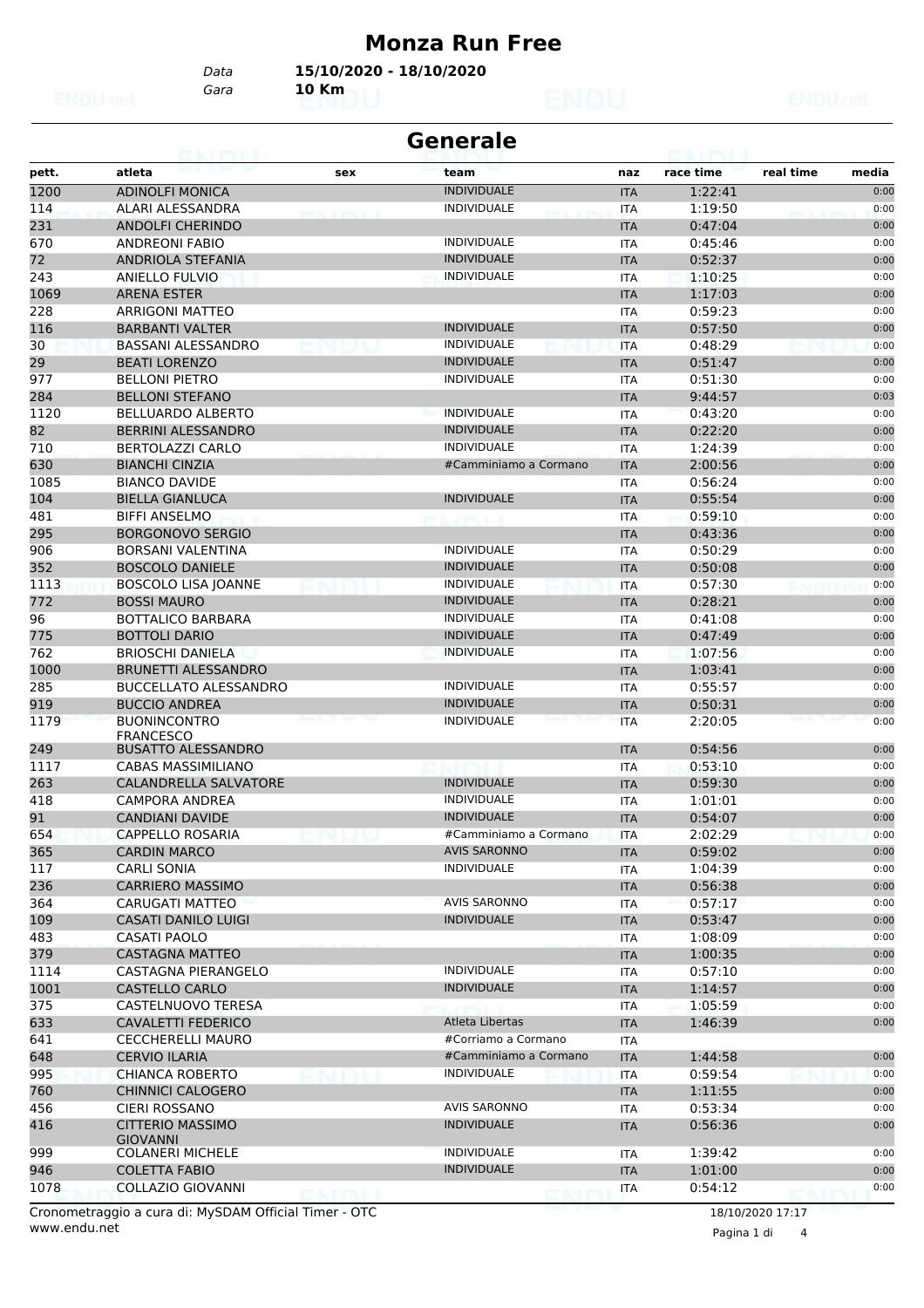| <b>INDIVIDUALE</b><br><b>COLLETTA PAOLO</b><br>0:54:33<br>0:00<br><b>ITA</b><br><b>INDIVIDUALE</b><br>0:00<br><b>COLOMBINI MARCO</b><br>0:47:59<br><b>ITA</b><br><b>INDIVIDUALE</b><br><b>COLOMBO ANDREA</b><br>1:23:57<br>0:00<br><b>ITA</b><br><b>COLOMBO GIANLUCA</b><br>0:58:25<br>0:00<br><b>ITA</b><br>38<br><b>INDIVIDUALE</b><br>COLOMBO JACOPO MARIA<br><b>ITA</b><br>8:43:52<br>0:03<br>110<br><b>INDIVIDUALE</b><br>COSCENZA ALESSANDRA<br>0:43:31<br>0:00<br><b>ITA</b><br><b>INDIVIDUALE</b><br>1074<br><b>CURCIONE VINCENZO</b><br>0:42:50<br>0:00<br><b>ITA</b><br><b>INDIVIDUALE</b><br>0:00<br>401<br>DAL CANTO FRANCESCO<br>2:08:51<br><b>ITA</b><br><b>INDIVIDUALE</b><br>23<br><b>DANOVARO BRUNO</b><br>1:07:45<br>0:00<br><b>ITA</b><br>269<br><b>INDIVIDUALE</b><br><b>DANZI MAURO</b><br>0:28:39<br>0:00<br>ITA<br>386<br>DE FALCO FRANCESCA<br><b>ITA</b><br>1:10:50<br>0:00<br>260<br><b>INDIVIDUALE</b><br>DE LUCA GIANPIERO<br>0:57:36<br>0:00<br><b>ITA</b><br>725<br><b>INDIVIDUALE</b><br>DE LUCA GIUSEPPE<br>1:06:24<br>0:00<br><b>ITA</b><br>1005<br><b>INDIVIDUALE</b><br>1:09:21<br>0:00<br>DE PONTI ENRICA<br><b>ITA</b><br>406<br>DEFERRARI STEFANIA<br>1:02:49<br>0:00<br><b>ITA</b><br>15<br><b>DEGASPERI CIARLY</b><br>1:16:58<br><b>ITA</b><br>0:00<br><b>INDIVIDUALE</b><br>458<br><b>DEGL'INNOCENTI SANDRO</b><br>1:05:17<br><b>ITA</b><br>0:00<br><b>INDIVIDUALE</b><br>768<br><b>DELLI SANTI GIUSEPPE</b><br>0:55:20<br>0:00<br><b>ITA</b><br>883<br><b>DEMASI ELISABETTA</b><br>1:36:18<br>0:00<br><b>ITA</b><br>238<br><b>INDIVIDUALE</b><br>0:58:55<br>0:00<br>DI CARLO ELIO<br><b>ITA</b><br><b>INDIVIDUALE</b><br>1170<br>DI LELLO ALFREDO<br>0:54:54<br>0:00<br><b>ITA</b><br>35<br>DI MICHELE GIORGIO<br><b>INDIVIDUALE</b><br>0:46:00<br>0:00<br>ITA<br>1192<br><b>INDIVIDUALE</b><br>0:59:19<br>DI RIENZO DANILO<br>0:00<br><b>ITA</b><br>956<br><b>INDIVIDUALE</b><br>DI TUCCIO FABIO<br>1:05:33<br>0:00<br><b>ITA</b><br>927<br><b>DONATO ALBERTO</b><br>0:59:20<br>0:00<br><b>ITA</b><br>31<br><b>INDIVIDUALE</b><br>0:59:19<br>0:00<br>DOWGIALLO MAGDALENA<br><b>ITA</b><br>252<br><b>INDIVIDUALE</b><br><b>FALASCONI MATTIA</b><br>1:05:16<br>0:00<br><b>ITA</b><br>682<br><b>FASCE BARBARA</b><br>1:07:48<br><b>ITA</b><br>0:00<br>94<br><b>FAVA MICHELE</b><br><b>INDIVIDUALE</b><br>1:05:31<br><b>ITA</b><br>0:00<br><b>INDIVIDUALE</b><br>693<br><b>FERRARI FRANCESCA</b><br>0:50:14<br>0:00<br><b>ITA</b><br>357<br><b>FERRARIS MARCO</b><br><b>INDIVIDUALE</b><br>0:43:51<br>0:00<br><b>ITA</b><br><b>FERRERIO MARCELLO</b><br><b>INDIVIDUALE</b><br>0:00<br>103<br>1:02:04<br><b>ITA</b><br><b>FABIO</b><br><b>INDIVIDUALE</b><br>0:56:41<br>0:00<br>FOAMETE ALIONA<br><b>ITA</b><br><b>INDIVIDUALE</b><br>0:49:12<br><b>FRANCHINO MARIA</b><br>0:00<br><b>ITA</b><br><b>FRASCINO DAVIDE PIETRO</b><br><b>INDIVIDUALE</b><br>0:57:56<br><b>ITA</b><br>0:00<br>0:00<br>111<br><b>FRIGERIO ANDREA</b><br>1:10:20<br><b>ITA</b><br>NUU<br>GIOVANNI<br><b>INDIVIDUALE</b><br>973<br>0:00<br><b>GABRIELI LOREDANA</b><br>1:17:43<br><b>ITA</b><br><b>INDIVIDUALE</b><br><b>GALLI ANGELO</b><br>1:15:18<br>0:00<br><b>ITA</b><br>936<br><b>GALLO ALESSANDRO</b><br><b>INDIVIDUALE</b><br>0:58:45<br>0:00<br><b>ITA</b><br><b>INDIVIDUALE</b><br>0:00<br><b>GARATTONI GIORGIO</b><br>0:56:03<br>ITA<br><b>INDIVIDUALE</b><br><b>GASTALDELLI ENRICO</b><br>0:00<br><b>ITA</b><br>1:01:00<br>0:00<br><b>GATTI MARCO</b><br>0:22:42<br>ITA<br><b>INDIVIDUALE</b><br>0:00<br><b>GAVAZZI ALBERTO</b><br><b>ITA</b><br>0:47:09<br><b>INDIVIDUALE</b><br><b>GENGHINI MICHELE</b><br>0:34:10<br>0:00<br><b>ITA</b><br><b>INDIVIDUALE</b><br>0:00<br><b>GERLO GIUSEPPINA</b><br><b>ITA</b><br>1:57:54<br>0:00<br>0:55:09<br><b>GHISOLFI DANIELE</b><br>ITA<br><b>GIRARDI OTTAVIO</b><br><b>INDIVIDUALE</b><br><b>ITA</b><br>0:45:41<br>0:00<br><b>INDIVIDUALE</b><br><b>GIUSSANI LILIANA</b><br><b>ITA</b><br>0:55:21<br>0:00<br><b>INDIVIDUALE</b><br><b>GRECO ANDREA</b><br>1:17:24<br>0:00<br><b>ITA</b><br><b>INDIVIDUALE</b><br><b>GRECO PAOLO</b><br>0:36:30<br>0:00<br><b>ITA</b><br><b>INDIVIDUALE</b><br>0:00<br><b>GRIMOLDI FRANCESCO</b><br>0:48:37<br><b>ITA</b><br><b>INDIVIDUALE</b><br>0:00<br><b>GUFFANTI MAURO</b><br>0:59:37<br>ITA<br><b>GUGLIOTTA ROBERTO</b><br><b>ITA</b><br>0:45:18<br>0:00<br>0:00<br><b>HARSHIL HARSHIL</b><br>0:54:42<br>ITA<br><b>INDIVIDUALE</b><br><b>HURIC MAIDA</b><br>0:00<br><b>BSH</b><br>0:49:11<br><b>IANNUZZI VINCENZO</b><br><b>INDIVIDUALE</b><br>1:11:09<br>0:00<br><b>ITA</b><br>#Camminiamo a Cormano<br>LAFFRANCHI EUGENIO<br>1:07:10<br>0:00<br><b>ITA</b><br>0:00<br>#Camminiamo a Cormano<br>LAFFRANCHI LUCREZIA<br><b>ITA</b><br>1:07:42<br><b>INDIVIDUALE</b><br>0:53:19<br><b>LAZZARONI EMILIO</b><br><b>ITA</b><br>0:00<br>LEIDI ALESSANDRO<br>0:50:06<br>0:00<br><b>ITA</b><br><b>INDIVIDUALE</b><br>LIGORIO LUIGI<br>0:00<br><b>ITA</b><br>0:48:50<br>LIGORIO SARA<br>1:05:56<br>0:00<br><b>ITA</b><br>280<br><b>INDIVIDUALE</b><br><b>LOCCI MONICA</b><br>1:41:46<br>0:00<br><b>ITA</b> | pett. | atleta | sex | team | naz | race time | real time<br>media |
|---------------------------------------------------------------------------------------------------------------------------------------------------------------------------------------------------------------------------------------------------------------------------------------------------------------------------------------------------------------------------------------------------------------------------------------------------------------------------------------------------------------------------------------------------------------------------------------------------------------------------------------------------------------------------------------------------------------------------------------------------------------------------------------------------------------------------------------------------------------------------------------------------------------------------------------------------------------------------------------------------------------------------------------------------------------------------------------------------------------------------------------------------------------------------------------------------------------------------------------------------------------------------------------------------------------------------------------------------------------------------------------------------------------------------------------------------------------------------------------------------------------------------------------------------------------------------------------------------------------------------------------------------------------------------------------------------------------------------------------------------------------------------------------------------------------------------------------------------------------------------------------------------------------------------------------------------------------------------------------------------------------------------------------------------------------------------------------------------------------------------------------------------------------------------------------------------------------------------------------------------------------------------------------------------------------------------------------------------------------------------------------------------------------------------------------------------------------------------------------------------------------------------------------------------------------------------------------------------------------------------------------------------------------------------------------------------------------------------------------------------------------------------------------------------------------------------------------------------------------------------------------------------------------------------------------------------------------------------------------------------------------------------------------------------------------------------------------------------------------------------------------------------------------------------------------------------------------------------------------------------------------------------------------------------------------------------------------------------------------------------------------------------------------------------------------------------------------------------------------------------------------------------------------------------------------------------------------------------------------------------------------------------------------------------------------------------------------------------------------------------------------------------------------------------------------------------------------------------------------------------------------------------------------------------------------------------------------------------------------------------------------------------------------------------------------------------------------------------------------------------------------------------------------------------------------------------------------------------------------------------------------------------------------------------------------------------------------------------------------------------------------------------------------------------------------------------------------------------------------------------------------------------------------------------------------------------------------------------------------------------------------------------------------------------------------------------------------------------------------------------------------------------------------------------------------------------------------------------------------------------------------------------------------------------------------------------------------------------------------------------------------------------------------------------------------------------------------------------------------|-------|--------|-----|------|-----|-----------|--------------------|
|                                                                                                                                                                                                                                                                                                                                                                                                                                                                                                                                                                                                                                                                                                                                                                                                                                                                                                                                                                                                                                                                                                                                                                                                                                                                                                                                                                                                                                                                                                                                                                                                                                                                                                                                                                                                                                                                                                                                                                                                                                                                                                                                                                                                                                                                                                                                                                                                                                                                                                                                                                                                                                                                                                                                                                                                                                                                                                                                                                                                                                                                                                                                                                                                                                                                                                                                                                                                                                                                                                                                                                                                                                                                                                                                                                                                                                                                                                                                                                                                                                                                                                                                                                                                                                                                                                                                                                                                                                                                                                                                                                                                                                                                                                                                                                                                                                                                                                                                                                                                                                                                                                               | 925   |        |     |      |     |           |                    |
|                                                                                                                                                                                                                                                                                                                                                                                                                                                                                                                                                                                                                                                                                                                                                                                                                                                                                                                                                                                                                                                                                                                                                                                                                                                                                                                                                                                                                                                                                                                                                                                                                                                                                                                                                                                                                                                                                                                                                                                                                                                                                                                                                                                                                                                                                                                                                                                                                                                                                                                                                                                                                                                                                                                                                                                                                                                                                                                                                                                                                                                                                                                                                                                                                                                                                                                                                                                                                                                                                                                                                                                                                                                                                                                                                                                                                                                                                                                                                                                                                                                                                                                                                                                                                                                                                                                                                                                                                                                                                                                                                                                                                                                                                                                                                                                                                                                                                                                                                                                                                                                                                                               | 268   |        |     |      |     |           |                    |
|                                                                                                                                                                                                                                                                                                                                                                                                                                                                                                                                                                                                                                                                                                                                                                                                                                                                                                                                                                                                                                                                                                                                                                                                                                                                                                                                                                                                                                                                                                                                                                                                                                                                                                                                                                                                                                                                                                                                                                                                                                                                                                                                                                                                                                                                                                                                                                                                                                                                                                                                                                                                                                                                                                                                                                                                                                                                                                                                                                                                                                                                                                                                                                                                                                                                                                                                                                                                                                                                                                                                                                                                                                                                                                                                                                                                                                                                                                                                                                                                                                                                                                                                                                                                                                                                                                                                                                                                                                                                                                                                                                                                                                                                                                                                                                                                                                                                                                                                                                                                                                                                                                               | 271   |        |     |      |     |           |                    |
|                                                                                                                                                                                                                                                                                                                                                                                                                                                                                                                                                                                                                                                                                                                                                                                                                                                                                                                                                                                                                                                                                                                                                                                                                                                                                                                                                                                                                                                                                                                                                                                                                                                                                                                                                                                                                                                                                                                                                                                                                                                                                                                                                                                                                                                                                                                                                                                                                                                                                                                                                                                                                                                                                                                                                                                                                                                                                                                                                                                                                                                                                                                                                                                                                                                                                                                                                                                                                                                                                                                                                                                                                                                                                                                                                                                                                                                                                                                                                                                                                                                                                                                                                                                                                                                                                                                                                                                                                                                                                                                                                                                                                                                                                                                                                                                                                                                                                                                                                                                                                                                                                                               | 413   |        |     |      |     |           |                    |
|                                                                                                                                                                                                                                                                                                                                                                                                                                                                                                                                                                                                                                                                                                                                                                                                                                                                                                                                                                                                                                                                                                                                                                                                                                                                                                                                                                                                                                                                                                                                                                                                                                                                                                                                                                                                                                                                                                                                                                                                                                                                                                                                                                                                                                                                                                                                                                                                                                                                                                                                                                                                                                                                                                                                                                                                                                                                                                                                                                                                                                                                                                                                                                                                                                                                                                                                                                                                                                                                                                                                                                                                                                                                                                                                                                                                                                                                                                                                                                                                                                                                                                                                                                                                                                                                                                                                                                                                                                                                                                                                                                                                                                                                                                                                                                                                                                                                                                                                                                                                                                                                                                               |       |        |     |      |     |           |                    |
|                                                                                                                                                                                                                                                                                                                                                                                                                                                                                                                                                                                                                                                                                                                                                                                                                                                                                                                                                                                                                                                                                                                                                                                                                                                                                                                                                                                                                                                                                                                                                                                                                                                                                                                                                                                                                                                                                                                                                                                                                                                                                                                                                                                                                                                                                                                                                                                                                                                                                                                                                                                                                                                                                                                                                                                                                                                                                                                                                                                                                                                                                                                                                                                                                                                                                                                                                                                                                                                                                                                                                                                                                                                                                                                                                                                                                                                                                                                                                                                                                                                                                                                                                                                                                                                                                                                                                                                                                                                                                                                                                                                                                                                                                                                                                                                                                                                                                                                                                                                                                                                                                                               |       |        |     |      |     |           |                    |
|                                                                                                                                                                                                                                                                                                                                                                                                                                                                                                                                                                                                                                                                                                                                                                                                                                                                                                                                                                                                                                                                                                                                                                                                                                                                                                                                                                                                                                                                                                                                                                                                                                                                                                                                                                                                                                                                                                                                                                                                                                                                                                                                                                                                                                                                                                                                                                                                                                                                                                                                                                                                                                                                                                                                                                                                                                                                                                                                                                                                                                                                                                                                                                                                                                                                                                                                                                                                                                                                                                                                                                                                                                                                                                                                                                                                                                                                                                                                                                                                                                                                                                                                                                                                                                                                                                                                                                                                                                                                                                                                                                                                                                                                                                                                                                                                                                                                                                                                                                                                                                                                                                               |       |        |     |      |     |           |                    |
|                                                                                                                                                                                                                                                                                                                                                                                                                                                                                                                                                                                                                                                                                                                                                                                                                                                                                                                                                                                                                                                                                                                                                                                                                                                                                                                                                                                                                                                                                                                                                                                                                                                                                                                                                                                                                                                                                                                                                                                                                                                                                                                                                                                                                                                                                                                                                                                                                                                                                                                                                                                                                                                                                                                                                                                                                                                                                                                                                                                                                                                                                                                                                                                                                                                                                                                                                                                                                                                                                                                                                                                                                                                                                                                                                                                                                                                                                                                                                                                                                                                                                                                                                                                                                                                                                                                                                                                                                                                                                                                                                                                                                                                                                                                                                                                                                                                                                                                                                                                                                                                                                                               |       |        |     |      |     |           |                    |
|                                                                                                                                                                                                                                                                                                                                                                                                                                                                                                                                                                                                                                                                                                                                                                                                                                                                                                                                                                                                                                                                                                                                                                                                                                                                                                                                                                                                                                                                                                                                                                                                                                                                                                                                                                                                                                                                                                                                                                                                                                                                                                                                                                                                                                                                                                                                                                                                                                                                                                                                                                                                                                                                                                                                                                                                                                                                                                                                                                                                                                                                                                                                                                                                                                                                                                                                                                                                                                                                                                                                                                                                                                                                                                                                                                                                                                                                                                                                                                                                                                                                                                                                                                                                                                                                                                                                                                                                                                                                                                                                                                                                                                                                                                                                                                                                                                                                                                                                                                                                                                                                                                               |       |        |     |      |     |           |                    |
|                                                                                                                                                                                                                                                                                                                                                                                                                                                                                                                                                                                                                                                                                                                                                                                                                                                                                                                                                                                                                                                                                                                                                                                                                                                                                                                                                                                                                                                                                                                                                                                                                                                                                                                                                                                                                                                                                                                                                                                                                                                                                                                                                                                                                                                                                                                                                                                                                                                                                                                                                                                                                                                                                                                                                                                                                                                                                                                                                                                                                                                                                                                                                                                                                                                                                                                                                                                                                                                                                                                                                                                                                                                                                                                                                                                                                                                                                                                                                                                                                                                                                                                                                                                                                                                                                                                                                                                                                                                                                                                                                                                                                                                                                                                                                                                                                                                                                                                                                                                                                                                                                                               |       |        |     |      |     |           |                    |
|                                                                                                                                                                                                                                                                                                                                                                                                                                                                                                                                                                                                                                                                                                                                                                                                                                                                                                                                                                                                                                                                                                                                                                                                                                                                                                                                                                                                                                                                                                                                                                                                                                                                                                                                                                                                                                                                                                                                                                                                                                                                                                                                                                                                                                                                                                                                                                                                                                                                                                                                                                                                                                                                                                                                                                                                                                                                                                                                                                                                                                                                                                                                                                                                                                                                                                                                                                                                                                                                                                                                                                                                                                                                                                                                                                                                                                                                                                                                                                                                                                                                                                                                                                                                                                                                                                                                                                                                                                                                                                                                                                                                                                                                                                                                                                                                                                                                                                                                                                                                                                                                                                               |       |        |     |      |     |           |                    |
|                                                                                                                                                                                                                                                                                                                                                                                                                                                                                                                                                                                                                                                                                                                                                                                                                                                                                                                                                                                                                                                                                                                                                                                                                                                                                                                                                                                                                                                                                                                                                                                                                                                                                                                                                                                                                                                                                                                                                                                                                                                                                                                                                                                                                                                                                                                                                                                                                                                                                                                                                                                                                                                                                                                                                                                                                                                                                                                                                                                                                                                                                                                                                                                                                                                                                                                                                                                                                                                                                                                                                                                                                                                                                                                                                                                                                                                                                                                                                                                                                                                                                                                                                                                                                                                                                                                                                                                                                                                                                                                                                                                                                                                                                                                                                                                                                                                                                                                                                                                                                                                                                                               |       |        |     |      |     |           |                    |
|                                                                                                                                                                                                                                                                                                                                                                                                                                                                                                                                                                                                                                                                                                                                                                                                                                                                                                                                                                                                                                                                                                                                                                                                                                                                                                                                                                                                                                                                                                                                                                                                                                                                                                                                                                                                                                                                                                                                                                                                                                                                                                                                                                                                                                                                                                                                                                                                                                                                                                                                                                                                                                                                                                                                                                                                                                                                                                                                                                                                                                                                                                                                                                                                                                                                                                                                                                                                                                                                                                                                                                                                                                                                                                                                                                                                                                                                                                                                                                                                                                                                                                                                                                                                                                                                                                                                                                                                                                                                                                                                                                                                                                                                                                                                                                                                                                                                                                                                                                                                                                                                                                               |       |        |     |      |     |           |                    |
|                                                                                                                                                                                                                                                                                                                                                                                                                                                                                                                                                                                                                                                                                                                                                                                                                                                                                                                                                                                                                                                                                                                                                                                                                                                                                                                                                                                                                                                                                                                                                                                                                                                                                                                                                                                                                                                                                                                                                                                                                                                                                                                                                                                                                                                                                                                                                                                                                                                                                                                                                                                                                                                                                                                                                                                                                                                                                                                                                                                                                                                                                                                                                                                                                                                                                                                                                                                                                                                                                                                                                                                                                                                                                                                                                                                                                                                                                                                                                                                                                                                                                                                                                                                                                                                                                                                                                                                                                                                                                                                                                                                                                                                                                                                                                                                                                                                                                                                                                                                                                                                                                                               |       |        |     |      |     |           |                    |
|                                                                                                                                                                                                                                                                                                                                                                                                                                                                                                                                                                                                                                                                                                                                                                                                                                                                                                                                                                                                                                                                                                                                                                                                                                                                                                                                                                                                                                                                                                                                                                                                                                                                                                                                                                                                                                                                                                                                                                                                                                                                                                                                                                                                                                                                                                                                                                                                                                                                                                                                                                                                                                                                                                                                                                                                                                                                                                                                                                                                                                                                                                                                                                                                                                                                                                                                                                                                                                                                                                                                                                                                                                                                                                                                                                                                                                                                                                                                                                                                                                                                                                                                                                                                                                                                                                                                                                                                                                                                                                                                                                                                                                                                                                                                                                                                                                                                                                                                                                                                                                                                                                               |       |        |     |      |     |           |                    |
|                                                                                                                                                                                                                                                                                                                                                                                                                                                                                                                                                                                                                                                                                                                                                                                                                                                                                                                                                                                                                                                                                                                                                                                                                                                                                                                                                                                                                                                                                                                                                                                                                                                                                                                                                                                                                                                                                                                                                                                                                                                                                                                                                                                                                                                                                                                                                                                                                                                                                                                                                                                                                                                                                                                                                                                                                                                                                                                                                                                                                                                                                                                                                                                                                                                                                                                                                                                                                                                                                                                                                                                                                                                                                                                                                                                                                                                                                                                                                                                                                                                                                                                                                                                                                                                                                                                                                                                                                                                                                                                                                                                                                                                                                                                                                                                                                                                                                                                                                                                                                                                                                                               |       |        |     |      |     |           |                    |
|                                                                                                                                                                                                                                                                                                                                                                                                                                                                                                                                                                                                                                                                                                                                                                                                                                                                                                                                                                                                                                                                                                                                                                                                                                                                                                                                                                                                                                                                                                                                                                                                                                                                                                                                                                                                                                                                                                                                                                                                                                                                                                                                                                                                                                                                                                                                                                                                                                                                                                                                                                                                                                                                                                                                                                                                                                                                                                                                                                                                                                                                                                                                                                                                                                                                                                                                                                                                                                                                                                                                                                                                                                                                                                                                                                                                                                                                                                                                                                                                                                                                                                                                                                                                                                                                                                                                                                                                                                                                                                                                                                                                                                                                                                                                                                                                                                                                                                                                                                                                                                                                                                               |       |        |     |      |     |           |                    |
|                                                                                                                                                                                                                                                                                                                                                                                                                                                                                                                                                                                                                                                                                                                                                                                                                                                                                                                                                                                                                                                                                                                                                                                                                                                                                                                                                                                                                                                                                                                                                                                                                                                                                                                                                                                                                                                                                                                                                                                                                                                                                                                                                                                                                                                                                                                                                                                                                                                                                                                                                                                                                                                                                                                                                                                                                                                                                                                                                                                                                                                                                                                                                                                                                                                                                                                                                                                                                                                                                                                                                                                                                                                                                                                                                                                                                                                                                                                                                                                                                                                                                                                                                                                                                                                                                                                                                                                                                                                                                                                                                                                                                                                                                                                                                                                                                                                                                                                                                                                                                                                                                                               |       |        |     |      |     |           |                    |
|                                                                                                                                                                                                                                                                                                                                                                                                                                                                                                                                                                                                                                                                                                                                                                                                                                                                                                                                                                                                                                                                                                                                                                                                                                                                                                                                                                                                                                                                                                                                                                                                                                                                                                                                                                                                                                                                                                                                                                                                                                                                                                                                                                                                                                                                                                                                                                                                                                                                                                                                                                                                                                                                                                                                                                                                                                                                                                                                                                                                                                                                                                                                                                                                                                                                                                                                                                                                                                                                                                                                                                                                                                                                                                                                                                                                                                                                                                                                                                                                                                                                                                                                                                                                                                                                                                                                                                                                                                                                                                                                                                                                                                                                                                                                                                                                                                                                                                                                                                                                                                                                                                               |       |        |     |      |     |           |                    |
|                                                                                                                                                                                                                                                                                                                                                                                                                                                                                                                                                                                                                                                                                                                                                                                                                                                                                                                                                                                                                                                                                                                                                                                                                                                                                                                                                                                                                                                                                                                                                                                                                                                                                                                                                                                                                                                                                                                                                                                                                                                                                                                                                                                                                                                                                                                                                                                                                                                                                                                                                                                                                                                                                                                                                                                                                                                                                                                                                                                                                                                                                                                                                                                                                                                                                                                                                                                                                                                                                                                                                                                                                                                                                                                                                                                                                                                                                                                                                                                                                                                                                                                                                                                                                                                                                                                                                                                                                                                                                                                                                                                                                                                                                                                                                                                                                                                                                                                                                                                                                                                                                                               |       |        |     |      |     |           |                    |
|                                                                                                                                                                                                                                                                                                                                                                                                                                                                                                                                                                                                                                                                                                                                                                                                                                                                                                                                                                                                                                                                                                                                                                                                                                                                                                                                                                                                                                                                                                                                                                                                                                                                                                                                                                                                                                                                                                                                                                                                                                                                                                                                                                                                                                                                                                                                                                                                                                                                                                                                                                                                                                                                                                                                                                                                                                                                                                                                                                                                                                                                                                                                                                                                                                                                                                                                                                                                                                                                                                                                                                                                                                                                                                                                                                                                                                                                                                                                                                                                                                                                                                                                                                                                                                                                                                                                                                                                                                                                                                                                                                                                                                                                                                                                                                                                                                                                                                                                                                                                                                                                                                               |       |        |     |      |     |           |                    |
|                                                                                                                                                                                                                                                                                                                                                                                                                                                                                                                                                                                                                                                                                                                                                                                                                                                                                                                                                                                                                                                                                                                                                                                                                                                                                                                                                                                                                                                                                                                                                                                                                                                                                                                                                                                                                                                                                                                                                                                                                                                                                                                                                                                                                                                                                                                                                                                                                                                                                                                                                                                                                                                                                                                                                                                                                                                                                                                                                                                                                                                                                                                                                                                                                                                                                                                                                                                                                                                                                                                                                                                                                                                                                                                                                                                                                                                                                                                                                                                                                                                                                                                                                                                                                                                                                                                                                                                                                                                                                                                                                                                                                                                                                                                                                                                                                                                                                                                                                                                                                                                                                                               |       |        |     |      |     |           |                    |
|                                                                                                                                                                                                                                                                                                                                                                                                                                                                                                                                                                                                                                                                                                                                                                                                                                                                                                                                                                                                                                                                                                                                                                                                                                                                                                                                                                                                                                                                                                                                                                                                                                                                                                                                                                                                                                                                                                                                                                                                                                                                                                                                                                                                                                                                                                                                                                                                                                                                                                                                                                                                                                                                                                                                                                                                                                                                                                                                                                                                                                                                                                                                                                                                                                                                                                                                                                                                                                                                                                                                                                                                                                                                                                                                                                                                                                                                                                                                                                                                                                                                                                                                                                                                                                                                                                                                                                                                                                                                                                                                                                                                                                                                                                                                                                                                                                                                                                                                                                                                                                                                                                               |       |        |     |      |     |           |                    |
|                                                                                                                                                                                                                                                                                                                                                                                                                                                                                                                                                                                                                                                                                                                                                                                                                                                                                                                                                                                                                                                                                                                                                                                                                                                                                                                                                                                                                                                                                                                                                                                                                                                                                                                                                                                                                                                                                                                                                                                                                                                                                                                                                                                                                                                                                                                                                                                                                                                                                                                                                                                                                                                                                                                                                                                                                                                                                                                                                                                                                                                                                                                                                                                                                                                                                                                                                                                                                                                                                                                                                                                                                                                                                                                                                                                                                                                                                                                                                                                                                                                                                                                                                                                                                                                                                                                                                                                                                                                                                                                                                                                                                                                                                                                                                                                                                                                                                                                                                                                                                                                                                                               |       |        |     |      |     |           |                    |
|                                                                                                                                                                                                                                                                                                                                                                                                                                                                                                                                                                                                                                                                                                                                                                                                                                                                                                                                                                                                                                                                                                                                                                                                                                                                                                                                                                                                                                                                                                                                                                                                                                                                                                                                                                                                                                                                                                                                                                                                                                                                                                                                                                                                                                                                                                                                                                                                                                                                                                                                                                                                                                                                                                                                                                                                                                                                                                                                                                                                                                                                                                                                                                                                                                                                                                                                                                                                                                                                                                                                                                                                                                                                                                                                                                                                                                                                                                                                                                                                                                                                                                                                                                                                                                                                                                                                                                                                                                                                                                                                                                                                                                                                                                                                                                                                                                                                                                                                                                                                                                                                                                               |       |        |     |      |     |           |                    |
|                                                                                                                                                                                                                                                                                                                                                                                                                                                                                                                                                                                                                                                                                                                                                                                                                                                                                                                                                                                                                                                                                                                                                                                                                                                                                                                                                                                                                                                                                                                                                                                                                                                                                                                                                                                                                                                                                                                                                                                                                                                                                                                                                                                                                                                                                                                                                                                                                                                                                                                                                                                                                                                                                                                                                                                                                                                                                                                                                                                                                                                                                                                                                                                                                                                                                                                                                                                                                                                                                                                                                                                                                                                                                                                                                                                                                                                                                                                                                                                                                                                                                                                                                                                                                                                                                                                                                                                                                                                                                                                                                                                                                                                                                                                                                                                                                                                                                                                                                                                                                                                                                                               |       |        |     |      |     |           |                    |
|                                                                                                                                                                                                                                                                                                                                                                                                                                                                                                                                                                                                                                                                                                                                                                                                                                                                                                                                                                                                                                                                                                                                                                                                                                                                                                                                                                                                                                                                                                                                                                                                                                                                                                                                                                                                                                                                                                                                                                                                                                                                                                                                                                                                                                                                                                                                                                                                                                                                                                                                                                                                                                                                                                                                                                                                                                                                                                                                                                                                                                                                                                                                                                                                                                                                                                                                                                                                                                                                                                                                                                                                                                                                                                                                                                                                                                                                                                                                                                                                                                                                                                                                                                                                                                                                                                                                                                                                                                                                                                                                                                                                                                                                                                                                                                                                                                                                                                                                                                                                                                                                                                               |       |        |     |      |     |           |                    |
|                                                                                                                                                                                                                                                                                                                                                                                                                                                                                                                                                                                                                                                                                                                                                                                                                                                                                                                                                                                                                                                                                                                                                                                                                                                                                                                                                                                                                                                                                                                                                                                                                                                                                                                                                                                                                                                                                                                                                                                                                                                                                                                                                                                                                                                                                                                                                                                                                                                                                                                                                                                                                                                                                                                                                                                                                                                                                                                                                                                                                                                                                                                                                                                                                                                                                                                                                                                                                                                                                                                                                                                                                                                                                                                                                                                                                                                                                                                                                                                                                                                                                                                                                                                                                                                                                                                                                                                                                                                                                                                                                                                                                                                                                                                                                                                                                                                                                                                                                                                                                                                                                                               |       |        |     |      |     |           |                    |
|                                                                                                                                                                                                                                                                                                                                                                                                                                                                                                                                                                                                                                                                                                                                                                                                                                                                                                                                                                                                                                                                                                                                                                                                                                                                                                                                                                                                                                                                                                                                                                                                                                                                                                                                                                                                                                                                                                                                                                                                                                                                                                                                                                                                                                                                                                                                                                                                                                                                                                                                                                                                                                                                                                                                                                                                                                                                                                                                                                                                                                                                                                                                                                                                                                                                                                                                                                                                                                                                                                                                                                                                                                                                                                                                                                                                                                                                                                                                                                                                                                                                                                                                                                                                                                                                                                                                                                                                                                                                                                                                                                                                                                                                                                                                                                                                                                                                                                                                                                                                                                                                                                               |       |        |     |      |     |           |                    |
|                                                                                                                                                                                                                                                                                                                                                                                                                                                                                                                                                                                                                                                                                                                                                                                                                                                                                                                                                                                                                                                                                                                                                                                                                                                                                                                                                                                                                                                                                                                                                                                                                                                                                                                                                                                                                                                                                                                                                                                                                                                                                                                                                                                                                                                                                                                                                                                                                                                                                                                                                                                                                                                                                                                                                                                                                                                                                                                                                                                                                                                                                                                                                                                                                                                                                                                                                                                                                                                                                                                                                                                                                                                                                                                                                                                                                                                                                                                                                                                                                                                                                                                                                                                                                                                                                                                                                                                                                                                                                                                                                                                                                                                                                                                                                                                                                                                                                                                                                                                                                                                                                                               |       |        |     |      |     |           |                    |
|                                                                                                                                                                                                                                                                                                                                                                                                                                                                                                                                                                                                                                                                                                                                                                                                                                                                                                                                                                                                                                                                                                                                                                                                                                                                                                                                                                                                                                                                                                                                                                                                                                                                                                                                                                                                                                                                                                                                                                                                                                                                                                                                                                                                                                                                                                                                                                                                                                                                                                                                                                                                                                                                                                                                                                                                                                                                                                                                                                                                                                                                                                                                                                                                                                                                                                                                                                                                                                                                                                                                                                                                                                                                                                                                                                                                                                                                                                                                                                                                                                                                                                                                                                                                                                                                                                                                                                                                                                                                                                                                                                                                                                                                                                                                                                                                                                                                                                                                                                                                                                                                                                               |       |        |     |      |     |           |                    |
|                                                                                                                                                                                                                                                                                                                                                                                                                                                                                                                                                                                                                                                                                                                                                                                                                                                                                                                                                                                                                                                                                                                                                                                                                                                                                                                                                                                                                                                                                                                                                                                                                                                                                                                                                                                                                                                                                                                                                                                                                                                                                                                                                                                                                                                                                                                                                                                                                                                                                                                                                                                                                                                                                                                                                                                                                                                                                                                                                                                                                                                                                                                                                                                                                                                                                                                                                                                                                                                                                                                                                                                                                                                                                                                                                                                                                                                                                                                                                                                                                                                                                                                                                                                                                                                                                                                                                                                                                                                                                                                                                                                                                                                                                                                                                                                                                                                                                                                                                                                                                                                                                                               |       |        |     |      |     |           |                    |
|                                                                                                                                                                                                                                                                                                                                                                                                                                                                                                                                                                                                                                                                                                                                                                                                                                                                                                                                                                                                                                                                                                                                                                                                                                                                                                                                                                                                                                                                                                                                                                                                                                                                                                                                                                                                                                                                                                                                                                                                                                                                                                                                                                                                                                                                                                                                                                                                                                                                                                                                                                                                                                                                                                                                                                                                                                                                                                                                                                                                                                                                                                                                                                                                                                                                                                                                                                                                                                                                                                                                                                                                                                                                                                                                                                                                                                                                                                                                                                                                                                                                                                                                                                                                                                                                                                                                                                                                                                                                                                                                                                                                                                                                                                                                                                                                                                                                                                                                                                                                                                                                                                               | 726   |        |     |      |     |           |                    |
|                                                                                                                                                                                                                                                                                                                                                                                                                                                                                                                                                                                                                                                                                                                                                                                                                                                                                                                                                                                                                                                                                                                                                                                                                                                                                                                                                                                                                                                                                                                                                                                                                                                                                                                                                                                                                                                                                                                                                                                                                                                                                                                                                                                                                                                                                                                                                                                                                                                                                                                                                                                                                                                                                                                                                                                                                                                                                                                                                                                                                                                                                                                                                                                                                                                                                                                                                                                                                                                                                                                                                                                                                                                                                                                                                                                                                                                                                                                                                                                                                                                                                                                                                                                                                                                                                                                                                                                                                                                                                                                                                                                                                                                                                                                                                                                                                                                                                                                                                                                                                                                                                                               | 1112  |        |     |      |     |           |                    |
|                                                                                                                                                                                                                                                                                                                                                                                                                                                                                                                                                                                                                                                                                                                                                                                                                                                                                                                                                                                                                                                                                                                                                                                                                                                                                                                                                                                                                                                                                                                                                                                                                                                                                                                                                                                                                                                                                                                                                                                                                                                                                                                                                                                                                                                                                                                                                                                                                                                                                                                                                                                                                                                                                                                                                                                                                                                                                                                                                                                                                                                                                                                                                                                                                                                                                                                                                                                                                                                                                                                                                                                                                                                                                                                                                                                                                                                                                                                                                                                                                                                                                                                                                                                                                                                                                                                                                                                                                                                                                                                                                                                                                                                                                                                                                                                                                                                                                                                                                                                                                                                                                                               | 974   |        |     |      |     |           |                    |
|                                                                                                                                                                                                                                                                                                                                                                                                                                                                                                                                                                                                                                                                                                                                                                                                                                                                                                                                                                                                                                                                                                                                                                                                                                                                                                                                                                                                                                                                                                                                                                                                                                                                                                                                                                                                                                                                                                                                                                                                                                                                                                                                                                                                                                                                                                                                                                                                                                                                                                                                                                                                                                                                                                                                                                                                                                                                                                                                                                                                                                                                                                                                                                                                                                                                                                                                                                                                                                                                                                                                                                                                                                                                                                                                                                                                                                                                                                                                                                                                                                                                                                                                                                                                                                                                                                                                                                                                                                                                                                                                                                                                                                                                                                                                                                                                                                                                                                                                                                                                                                                                                                               |       |        |     |      |     |           |                    |
|                                                                                                                                                                                                                                                                                                                                                                                                                                                                                                                                                                                                                                                                                                                                                                                                                                                                                                                                                                                                                                                                                                                                                                                                                                                                                                                                                                                                                                                                                                                                                                                                                                                                                                                                                                                                                                                                                                                                                                                                                                                                                                                                                                                                                                                                                                                                                                                                                                                                                                                                                                                                                                                                                                                                                                                                                                                                                                                                                                                                                                                                                                                                                                                                                                                                                                                                                                                                                                                                                                                                                                                                                                                                                                                                                                                                                                                                                                                                                                                                                                                                                                                                                                                                                                                                                                                                                                                                                                                                                                                                                                                                                                                                                                                                                                                                                                                                                                                                                                                                                                                                                                               |       |        |     |      |     |           |                    |
|                                                                                                                                                                                                                                                                                                                                                                                                                                                                                                                                                                                                                                                                                                                                                                                                                                                                                                                                                                                                                                                                                                                                                                                                                                                                                                                                                                                                                                                                                                                                                                                                                                                                                                                                                                                                                                                                                                                                                                                                                                                                                                                                                                                                                                                                                                                                                                                                                                                                                                                                                                                                                                                                                                                                                                                                                                                                                                                                                                                                                                                                                                                                                                                                                                                                                                                                                                                                                                                                                                                                                                                                                                                                                                                                                                                                                                                                                                                                                                                                                                                                                                                                                                                                                                                                                                                                                                                                                                                                                                                                                                                                                                                                                                                                                                                                                                                                                                                                                                                                                                                                                                               | 383   |        |     |      |     |           |                    |
|                                                                                                                                                                                                                                                                                                                                                                                                                                                                                                                                                                                                                                                                                                                                                                                                                                                                                                                                                                                                                                                                                                                                                                                                                                                                                                                                                                                                                                                                                                                                                                                                                                                                                                                                                                                                                                                                                                                                                                                                                                                                                                                                                                                                                                                                                                                                                                                                                                                                                                                                                                                                                                                                                                                                                                                                                                                                                                                                                                                                                                                                                                                                                                                                                                                                                                                                                                                                                                                                                                                                                                                                                                                                                                                                                                                                                                                                                                                                                                                                                                                                                                                                                                                                                                                                                                                                                                                                                                                                                                                                                                                                                                                                                                                                                                                                                                                                                                                                                                                                                                                                                                               |       |        |     |      |     |           |                    |
|                                                                                                                                                                                                                                                                                                                                                                                                                                                                                                                                                                                                                                                                                                                                                                                                                                                                                                                                                                                                                                                                                                                                                                                                                                                                                                                                                                                                                                                                                                                                                                                                                                                                                                                                                                                                                                                                                                                                                                                                                                                                                                                                                                                                                                                                                                                                                                                                                                                                                                                                                                                                                                                                                                                                                                                                                                                                                                                                                                                                                                                                                                                                                                                                                                                                                                                                                                                                                                                                                                                                                                                                                                                                                                                                                                                                                                                                                                                                                                                                                                                                                                                                                                                                                                                                                                                                                                                                                                                                                                                                                                                                                                                                                                                                                                                                                                                                                                                                                                                                                                                                                                               | 291   |        |     |      |     |           |                    |
|                                                                                                                                                                                                                                                                                                                                                                                                                                                                                                                                                                                                                                                                                                                                                                                                                                                                                                                                                                                                                                                                                                                                                                                                                                                                                                                                                                                                                                                                                                                                                                                                                                                                                                                                                                                                                                                                                                                                                                                                                                                                                                                                                                                                                                                                                                                                                                                                                                                                                                                                                                                                                                                                                                                                                                                                                                                                                                                                                                                                                                                                                                                                                                                                                                                                                                                                                                                                                                                                                                                                                                                                                                                                                                                                                                                                                                                                                                                                                                                                                                                                                                                                                                                                                                                                                                                                                                                                                                                                                                                                                                                                                                                                                                                                                                                                                                                                                                                                                                                                                                                                                                               | 34    |        |     |      |     |           |                    |
|                                                                                                                                                                                                                                                                                                                                                                                                                                                                                                                                                                                                                                                                                                                                                                                                                                                                                                                                                                                                                                                                                                                                                                                                                                                                                                                                                                                                                                                                                                                                                                                                                                                                                                                                                                                                                                                                                                                                                                                                                                                                                                                                                                                                                                                                                                                                                                                                                                                                                                                                                                                                                                                                                                                                                                                                                                                                                                                                                                                                                                                                                                                                                                                                                                                                                                                                                                                                                                                                                                                                                                                                                                                                                                                                                                                                                                                                                                                                                                                                                                                                                                                                                                                                                                                                                                                                                                                                                                                                                                                                                                                                                                                                                                                                                                                                                                                                                                                                                                                                                                                                                                               | 990   |        |     |      |     |           |                    |
|                                                                                                                                                                                                                                                                                                                                                                                                                                                                                                                                                                                                                                                                                                                                                                                                                                                                                                                                                                                                                                                                                                                                                                                                                                                                                                                                                                                                                                                                                                                                                                                                                                                                                                                                                                                                                                                                                                                                                                                                                                                                                                                                                                                                                                                                                                                                                                                                                                                                                                                                                                                                                                                                                                                                                                                                                                                                                                                                                                                                                                                                                                                                                                                                                                                                                                                                                                                                                                                                                                                                                                                                                                                                                                                                                                                                                                                                                                                                                                                                                                                                                                                                                                                                                                                                                                                                                                                                                                                                                                                                                                                                                                                                                                                                                                                                                                                                                                                                                                                                                                                                                                               | 422   |        |     |      |     |           |                    |
|                                                                                                                                                                                                                                                                                                                                                                                                                                                                                                                                                                                                                                                                                                                                                                                                                                                                                                                                                                                                                                                                                                                                                                                                                                                                                                                                                                                                                                                                                                                                                                                                                                                                                                                                                                                                                                                                                                                                                                                                                                                                                                                                                                                                                                                                                                                                                                                                                                                                                                                                                                                                                                                                                                                                                                                                                                                                                                                                                                                                                                                                                                                                                                                                                                                                                                                                                                                                                                                                                                                                                                                                                                                                                                                                                                                                                                                                                                                                                                                                                                                                                                                                                                                                                                                                                                                                                                                                                                                                                                                                                                                                                                                                                                                                                                                                                                                                                                                                                                                                                                                                                                               | 1172  |        |     |      |     |           |                    |
|                                                                                                                                                                                                                                                                                                                                                                                                                                                                                                                                                                                                                                                                                                                                                                                                                                                                                                                                                                                                                                                                                                                                                                                                                                                                                                                                                                                                                                                                                                                                                                                                                                                                                                                                                                                                                                                                                                                                                                                                                                                                                                                                                                                                                                                                                                                                                                                                                                                                                                                                                                                                                                                                                                                                                                                                                                                                                                                                                                                                                                                                                                                                                                                                                                                                                                                                                                                                                                                                                                                                                                                                                                                                                                                                                                                                                                                                                                                                                                                                                                                                                                                                                                                                                                                                                                                                                                                                                                                                                                                                                                                                                                                                                                                                                                                                                                                                                                                                                                                                                                                                                                               | 77    |        |     |      |     |           |                    |
|                                                                                                                                                                                                                                                                                                                                                                                                                                                                                                                                                                                                                                                                                                                                                                                                                                                                                                                                                                                                                                                                                                                                                                                                                                                                                                                                                                                                                                                                                                                                                                                                                                                                                                                                                                                                                                                                                                                                                                                                                                                                                                                                                                                                                                                                                                                                                                                                                                                                                                                                                                                                                                                                                                                                                                                                                                                                                                                                                                                                                                                                                                                                                                                                                                                                                                                                                                                                                                                                                                                                                                                                                                                                                                                                                                                                                                                                                                                                                                                                                                                                                                                                                                                                                                                                                                                                                                                                                                                                                                                                                                                                                                                                                                                                                                                                                                                                                                                                                                                                                                                                                                               | 248   |        |     |      |     |           |                    |
|                                                                                                                                                                                                                                                                                                                                                                                                                                                                                                                                                                                                                                                                                                                                                                                                                                                                                                                                                                                                                                                                                                                                                                                                                                                                                                                                                                                                                                                                                                                                                                                                                                                                                                                                                                                                                                                                                                                                                                                                                                                                                                                                                                                                                                                                                                                                                                                                                                                                                                                                                                                                                                                                                                                                                                                                                                                                                                                                                                                                                                                                                                                                                                                                                                                                                                                                                                                                                                                                                                                                                                                                                                                                                                                                                                                                                                                                                                                                                                                                                                                                                                                                                                                                                                                                                                                                                                                                                                                                                                                                                                                                                                                                                                                                                                                                                                                                                                                                                                                                                                                                                                               | 716   |        |     |      |     |           |                    |
|                                                                                                                                                                                                                                                                                                                                                                                                                                                                                                                                                                                                                                                                                                                                                                                                                                                                                                                                                                                                                                                                                                                                                                                                                                                                                                                                                                                                                                                                                                                                                                                                                                                                                                                                                                                                                                                                                                                                                                                                                                                                                                                                                                                                                                                                                                                                                                                                                                                                                                                                                                                                                                                                                                                                                                                                                                                                                                                                                                                                                                                                                                                                                                                                                                                                                                                                                                                                                                                                                                                                                                                                                                                                                                                                                                                                                                                                                                                                                                                                                                                                                                                                                                                                                                                                                                                                                                                                                                                                                                                                                                                                                                                                                                                                                                                                                                                                                                                                                                                                                                                                                                               | 1007  |        |     |      |     |           |                    |
|                                                                                                                                                                                                                                                                                                                                                                                                                                                                                                                                                                                                                                                                                                                                                                                                                                                                                                                                                                                                                                                                                                                                                                                                                                                                                                                                                                                                                                                                                                                                                                                                                                                                                                                                                                                                                                                                                                                                                                                                                                                                                                                                                                                                                                                                                                                                                                                                                                                                                                                                                                                                                                                                                                                                                                                                                                                                                                                                                                                                                                                                                                                                                                                                                                                                                                                                                                                                                                                                                                                                                                                                                                                                                                                                                                                                                                                                                                                                                                                                                                                                                                                                                                                                                                                                                                                                                                                                                                                                                                                                                                                                                                                                                                                                                                                                                                                                                                                                                                                                                                                                                                               | 1070  |        |     |      |     |           |                    |
|                                                                                                                                                                                                                                                                                                                                                                                                                                                                                                                                                                                                                                                                                                                                                                                                                                                                                                                                                                                                                                                                                                                                                                                                                                                                                                                                                                                                                                                                                                                                                                                                                                                                                                                                                                                                                                                                                                                                                                                                                                                                                                                                                                                                                                                                                                                                                                                                                                                                                                                                                                                                                                                                                                                                                                                                                                                                                                                                                                                                                                                                                                                                                                                                                                                                                                                                                                                                                                                                                                                                                                                                                                                                                                                                                                                                                                                                                                                                                                                                                                                                                                                                                                                                                                                                                                                                                                                                                                                                                                                                                                                                                                                                                                                                                                                                                                                                                                                                                                                                                                                                                                               | 80    |        |     |      |     |           |                    |
|                                                                                                                                                                                                                                                                                                                                                                                                                                                                                                                                                                                                                                                                                                                                                                                                                                                                                                                                                                                                                                                                                                                                                                                                                                                                                                                                                                                                                                                                                                                                                                                                                                                                                                                                                                                                                                                                                                                                                                                                                                                                                                                                                                                                                                                                                                                                                                                                                                                                                                                                                                                                                                                                                                                                                                                                                                                                                                                                                                                                                                                                                                                                                                                                                                                                                                                                                                                                                                                                                                                                                                                                                                                                                                                                                                                                                                                                                                                                                                                                                                                                                                                                                                                                                                                                                                                                                                                                                                                                                                                                                                                                                                                                                                                                                                                                                                                                                                                                                                                                                                                                                                               | 715   |        |     |      |     |           |                    |
|                                                                                                                                                                                                                                                                                                                                                                                                                                                                                                                                                                                                                                                                                                                                                                                                                                                                                                                                                                                                                                                                                                                                                                                                                                                                                                                                                                                                                                                                                                                                                                                                                                                                                                                                                                                                                                                                                                                                                                                                                                                                                                                                                                                                                                                                                                                                                                                                                                                                                                                                                                                                                                                                                                                                                                                                                                                                                                                                                                                                                                                                                                                                                                                                                                                                                                                                                                                                                                                                                                                                                                                                                                                                                                                                                                                                                                                                                                                                                                                                                                                                                                                                                                                                                                                                                                                                                                                                                                                                                                                                                                                                                                                                                                                                                                                                                                                                                                                                                                                                                                                                                                               | 79    |        |     |      |     |           |                    |
|                                                                                                                                                                                                                                                                                                                                                                                                                                                                                                                                                                                                                                                                                                                                                                                                                                                                                                                                                                                                                                                                                                                                                                                                                                                                                                                                                                                                                                                                                                                                                                                                                                                                                                                                                                                                                                                                                                                                                                                                                                                                                                                                                                                                                                                                                                                                                                                                                                                                                                                                                                                                                                                                                                                                                                                                                                                                                                                                                                                                                                                                                                                                                                                                                                                                                                                                                                                                                                                                                                                                                                                                                                                                                                                                                                                                                                                                                                                                                                                                                                                                                                                                                                                                                                                                                                                                                                                                                                                                                                                                                                                                                                                                                                                                                                                                                                                                                                                                                                                                                                                                                                               | 232   |        |     |      |     |           |                    |
|                                                                                                                                                                                                                                                                                                                                                                                                                                                                                                                                                                                                                                                                                                                                                                                                                                                                                                                                                                                                                                                                                                                                                                                                                                                                                                                                                                                                                                                                                                                                                                                                                                                                                                                                                                                                                                                                                                                                                                                                                                                                                                                                                                                                                                                                                                                                                                                                                                                                                                                                                                                                                                                                                                                                                                                                                                                                                                                                                                                                                                                                                                                                                                                                                                                                                                                                                                                                                                                                                                                                                                                                                                                                                                                                                                                                                                                                                                                                                                                                                                                                                                                                                                                                                                                                                                                                                                                                                                                                                                                                                                                                                                                                                                                                                                                                                                                                                                                                                                                                                                                                                                               | 1121  |        |     |      |     |           |                    |
|                                                                                                                                                                                                                                                                                                                                                                                                                                                                                                                                                                                                                                                                                                                                                                                                                                                                                                                                                                                                                                                                                                                                                                                                                                                                                                                                                                                                                                                                                                                                                                                                                                                                                                                                                                                                                                                                                                                                                                                                                                                                                                                                                                                                                                                                                                                                                                                                                                                                                                                                                                                                                                                                                                                                                                                                                                                                                                                                                                                                                                                                                                                                                                                                                                                                                                                                                                                                                                                                                                                                                                                                                                                                                                                                                                                                                                                                                                                                                                                                                                                                                                                                                                                                                                                                                                                                                                                                                                                                                                                                                                                                                                                                                                                                                                                                                                                                                                                                                                                                                                                                                                               | 1115  |        |     |      |     |           |                    |
|                                                                                                                                                                                                                                                                                                                                                                                                                                                                                                                                                                                                                                                                                                                                                                                                                                                                                                                                                                                                                                                                                                                                                                                                                                                                                                                                                                                                                                                                                                                                                                                                                                                                                                                                                                                                                                                                                                                                                                                                                                                                                                                                                                                                                                                                                                                                                                                                                                                                                                                                                                                                                                                                                                                                                                                                                                                                                                                                                                                                                                                                                                                                                                                                                                                                                                                                                                                                                                                                                                                                                                                                                                                                                                                                                                                                                                                                                                                                                                                                                                                                                                                                                                                                                                                                                                                                                                                                                                                                                                                                                                                                                                                                                                                                                                                                                                                                                                                                                                                                                                                                                                               | 683   |        |     |      |     |           |                    |
|                                                                                                                                                                                                                                                                                                                                                                                                                                                                                                                                                                                                                                                                                                                                                                                                                                                                                                                                                                                                                                                                                                                                                                                                                                                                                                                                                                                                                                                                                                                                                                                                                                                                                                                                                                                                                                                                                                                                                                                                                                                                                                                                                                                                                                                                                                                                                                                                                                                                                                                                                                                                                                                                                                                                                                                                                                                                                                                                                                                                                                                                                                                                                                                                                                                                                                                                                                                                                                                                                                                                                                                                                                                                                                                                                                                                                                                                                                                                                                                                                                                                                                                                                                                                                                                                                                                                                                                                                                                                                                                                                                                                                                                                                                                                                                                                                                                                                                                                                                                                                                                                                                               | 652   |        |     |      |     |           |                    |
|                                                                                                                                                                                                                                                                                                                                                                                                                                                                                                                                                                                                                                                                                                                                                                                                                                                                                                                                                                                                                                                                                                                                                                                                                                                                                                                                                                                                                                                                                                                                                                                                                                                                                                                                                                                                                                                                                                                                                                                                                                                                                                                                                                                                                                                                                                                                                                                                                                                                                                                                                                                                                                                                                                                                                                                                                                                                                                                                                                                                                                                                                                                                                                                                                                                                                                                                                                                                                                                                                                                                                                                                                                                                                                                                                                                                                                                                                                                                                                                                                                                                                                                                                                                                                                                                                                                                                                                                                                                                                                                                                                                                                                                                                                                                                                                                                                                                                                                                                                                                                                                                                                               | 655   |        |     |      |     |           |                    |
|                                                                                                                                                                                                                                                                                                                                                                                                                                                                                                                                                                                                                                                                                                                                                                                                                                                                                                                                                                                                                                                                                                                                                                                                                                                                                                                                                                                                                                                                                                                                                                                                                                                                                                                                                                                                                                                                                                                                                                                                                                                                                                                                                                                                                                                                                                                                                                                                                                                                                                                                                                                                                                                                                                                                                                                                                                                                                                                                                                                                                                                                                                                                                                                                                                                                                                                                                                                                                                                                                                                                                                                                                                                                                                                                                                                                                                                                                                                                                                                                                                                                                                                                                                                                                                                                                                                                                                                                                                                                                                                                                                                                                                                                                                                                                                                                                                                                                                                                                                                                                                                                                                               | 609   |        |     |      |     |           |                    |
|                                                                                                                                                                                                                                                                                                                                                                                                                                                                                                                                                                                                                                                                                                                                                                                                                                                                                                                                                                                                                                                                                                                                                                                                                                                                                                                                                                                                                                                                                                                                                                                                                                                                                                                                                                                                                                                                                                                                                                                                                                                                                                                                                                                                                                                                                                                                                                                                                                                                                                                                                                                                                                                                                                                                                                                                                                                                                                                                                                                                                                                                                                                                                                                                                                                                                                                                                                                                                                                                                                                                                                                                                                                                                                                                                                                                                                                                                                                                                                                                                                                                                                                                                                                                                                                                                                                                                                                                                                                                                                                                                                                                                                                                                                                                                                                                                                                                                                                                                                                                                                                                                                               | 625   |        |     |      |     |           |                    |
|                                                                                                                                                                                                                                                                                                                                                                                                                                                                                                                                                                                                                                                                                                                                                                                                                                                                                                                                                                                                                                                                                                                                                                                                                                                                                                                                                                                                                                                                                                                                                                                                                                                                                                                                                                                                                                                                                                                                                                                                                                                                                                                                                                                                                                                                                                                                                                                                                                                                                                                                                                                                                                                                                                                                                                                                                                                                                                                                                                                                                                                                                                                                                                                                                                                                                                                                                                                                                                                                                                                                                                                                                                                                                                                                                                                                                                                                                                                                                                                                                                                                                                                                                                                                                                                                                                                                                                                                                                                                                                                                                                                                                                                                                                                                                                                                                                                                                                                                                                                                                                                                                                               | 408   |        |     |      |     |           |                    |
|                                                                                                                                                                                                                                                                                                                                                                                                                                                                                                                                                                                                                                                                                                                                                                                                                                                                                                                                                                                                                                                                                                                                                                                                                                                                                                                                                                                                                                                                                                                                                                                                                                                                                                                                                                                                                                                                                                                                                                                                                                                                                                                                                                                                                                                                                                                                                                                                                                                                                                                                                                                                                                                                                                                                                                                                                                                                                                                                                                                                                                                                                                                                                                                                                                                                                                                                                                                                                                                                                                                                                                                                                                                                                                                                                                                                                                                                                                                                                                                                                                                                                                                                                                                                                                                                                                                                                                                                                                                                                                                                                                                                                                                                                                                                                                                                                                                                                                                                                                                                                                                                                                               | 407   |        |     |      |     |           |                    |
|                                                                                                                                                                                                                                                                                                                                                                                                                                                                                                                                                                                                                                                                                                                                                                                                                                                                                                                                                                                                                                                                                                                                                                                                                                                                                                                                                                                                                                                                                                                                                                                                                                                                                                                                                                                                                                                                                                                                                                                                                                                                                                                                                                                                                                                                                                                                                                                                                                                                                                                                                                                                                                                                                                                                                                                                                                                                                                                                                                                                                                                                                                                                                                                                                                                                                                                                                                                                                                                                                                                                                                                                                                                                                                                                                                                                                                                                                                                                                                                                                                                                                                                                                                                                                                                                                                                                                                                                                                                                                                                                                                                                                                                                                                                                                                                                                                                                                                                                                                                                                                                                                                               |       |        |     |      |     |           |                    |

Pagina 2 di 4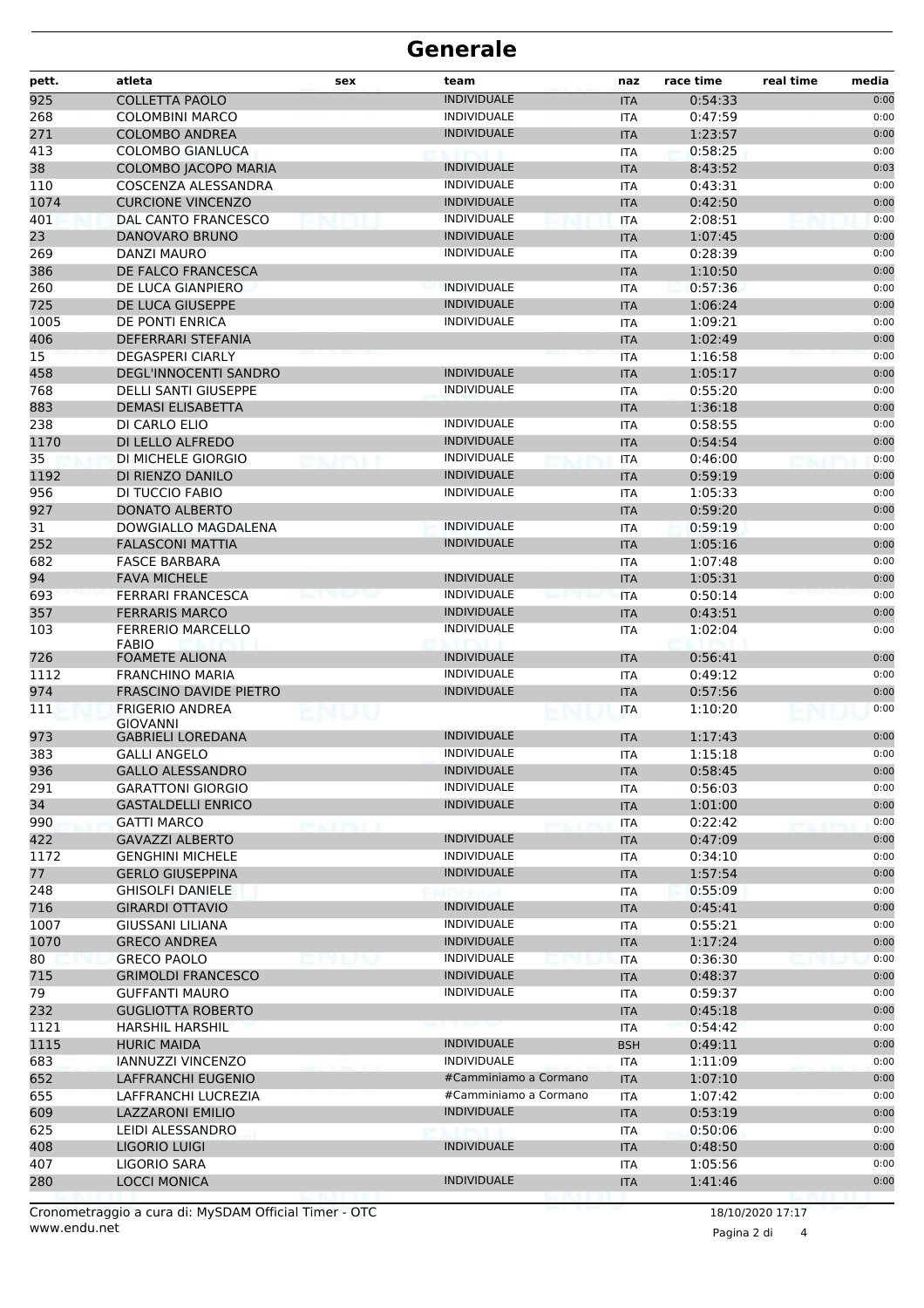| <b>INDIVIDUALE</b><br><b>LOMBARDI MARCO</b><br>1:14:19<br>0:00<br><b>ITA</b><br><b>VITTORIO</b><br><b>INDIVIDUALE</b><br>961<br><b>LOMBARDI TIZIANO</b><br>1:13:29<br>0:00<br><b>ITA</b><br>473<br>1:33:45<br><b>MAGGIONI ALBERTO</b><br>0:00<br><b>ITA</b><br><b>INDIVIDUALE</b><br>0:00<br>349<br><b>MAGNA LAURA</b><br>1:02:19<br><b>ITA</b><br><b>INDIVIDUALE</b><br>394<br><b>MAGRI SONIA</b><br>0:23:38<br><b>ITA</b><br>0:00<br>423<br>MALNATI DANIELA CRISTINA<br>1:04:37<br>0:00<br><b>ITA</b><br><b>INDIVIDUALE</b><br><b>MANCHIERO CRISTIANO</b><br>0:49:58<br>0:00<br><b>ITA</b><br><b>INDIVIDUALE</b><br><b>MANINI MATTEO</b><br>1:04:59<br><b>ITA</b><br>0:00<br><b>MANINI STEFANIA</b><br><b>INDIVIDUALE</b><br>0:53:42<br><b>ITA</b><br>0:00<br><b>INDIVIDUALE</b><br>0:00<br><b>MANZOTTI FELICE</b><br>1:01:46<br><b>ITA</b><br>AGOSTINO<br><b>INDIVIDUALE</b><br>0:00<br><b>MARASCO FRANCESCO</b><br>0:54:33<br><b>ITA</b><br><b>INDIVIDUALE</b><br>0:51:21<br><b>MARIANI SARA</b><br><b>ITA</b><br>0:00<br><b>MASTROLIA SONIA</b><br><b>INDIVIDUALE</b><br>1:08:47<br>0:00<br><b>ITA</b><br>0:00<br>MATOSHI SABJELA<br>0:31:00<br><b>ITA</b><br>36<br><b>MAZZERI ACHILLE</b><br><b>INDIVIDUALE</b><br><b>ITA</b><br>1:15:41<br>0:00<br><b>FRANCESCO PIO</b><br><b>INDIVIDUALE</b><br>0:42:55<br><b>MAZZETTI GIORGIO</b><br>0:00<br><b>ITA</b><br>MAZZOCCHI NORA<br>1:08:19<br>0:00<br><b>ITA</b><br>0:00<br><b>MEGALE DONATELLA</b><br>1:03:51<br>ITA<br><b>MELISURGO FRANCESCO</b><br><b>INDIVIDUALE</b><br>0:45:39<br><b>ITA</b><br>0:00<br><b>MEREGALLI RICCARDO</b><br>0:36:00<br>0:00<br><b>ITA</b><br><b>MERLO MATTEO</b><br>0:49:09<br>0:00<br><b>ITA</b><br>969<br><b>MERONI SIMONE</b><br>0:57:17<br><b>ITA</b><br>0:00<br>892<br><b>MODESTI GIOVANNI</b><br>1:08:49<br>0:00<br><b>ITA</b><br>0:00<br>962<br>MOGAVERO SALVATORE<br>0:54:27<br>ITA<br>22<br><b>MOLA CLAUDIO</b><br><b>INDIVIDUALE</b><br>0:34:40<br><b>ITA</b><br>0:00<br>482<br><b>INDIVIDUALE</b><br><b>MONNI MAURIZIO</b><br>1:26:09<br>0:00<br><b>ITA</b><br>761<br><b>MORETTI ANDREA</b><br>1:05:40<br>0:00<br><b>ITA</b><br>759<br><b>MORETTI LUCA</b><br><b>INDIVIDUALE</b><br>1:04:17<br><b>ITA</b><br>0:00<br>684<br>MUSCARELLA GABRIELE<br><b>INDIVIDUALE</b><br>0:22:07<br>0:00<br><b>ITA</b><br>INDIVIDUALE<br>115<br><b>NATALI ANDREA</b><br>0:46:50<br>0:00<br><b>ITA</b><br>756<br><b>NAVA ILARIA</b><br><b>INDIVIDUALE</b><br><b>ITA</b><br>1:18:04<br>0:00<br>1129<br><b>INDIVIDUALE</b><br>0:47:53<br>NICOLINI ALDO<br>0:00<br><b>ITA</b><br><b>INDIVIDUALE</b><br>480<br><b>NIPOTI MARCO</b><br>0:55:50<br><b>ITA</b><br>0:00<br>918<br>NOVIELLO FRANCESCO<br><b>INDIVIDUALE</b><br>0:35:35<br>0:00<br><b>ITA</b><br><b>INDIVIDUALE</b><br>704<br><b>ODONI STEFANO</b><br>1:02:30<br>0:00<br><b>ITA</b><br>INDIVIDUALE<br>OGGIONI ANDREA<br>0:56:26<br>0:00<br><b>ITA</b><br><b>OLIVIERI WILLIAM</b><br><b>INDIVIDUALE</b><br>0:59:40<br><b>ITA</b><br>0:00<br><b>AVIS SARONNO</b><br><b>ONNIS GIOVANNI</b><br>0:54:40<br>0:00<br><b>ITA</b><br><b>INDIVIDUALE</b><br><b>OSSOLA MARCO</b><br>0:50:36<br>0:00<br><b>ITA</b><br><b>OSTINI CELESTINO</b><br><b>AVIS SARONNO</b><br>0:00<br><b>ITA</b><br>1:11:42<br><b>INDIVIDUALE</b><br>0:51:50<br>0:00<br><b>PAGANI MARCO</b><br><b>ITA</b><br>ALESSANDRO<br><b>INDIVIDUALE</b><br>PAGLIOTTO MASSIMO<br>1:01:39<br>0:00<br><b>ITA</b><br><b>INDIVIDUALE</b><br><b>PALLA IGOR</b><br><b>ITA</b><br>0:39:05<br>0:00<br><b>INDIVIDUALE</b><br>0:00<br>PERRUCCI WALTER<br><b>ITA</b><br>0:46:19<br>0:00<br>PINNELLI PIERPAOLO<br><b>ITA</b><br>0:50:45<br><b>INDIVIDUALE</b><br>PIRERA FRANCESCA<br>1:17:53<br>0:00<br><b>ITA</b><br>92<br>PIRIA FABRIZIO<br><b>ITA</b><br>1:19:25<br>0:00<br><b>INDIVIDUALE</b><br>0:00<br>PIROLA EMILIO<br>1:07:48<br><b>ITA</b><br><b>INDIVIDUALE</b><br>613<br>PIROTTI MATTIA<br><b>ITA</b><br>0:44:12<br>0:00<br>997<br>0:00<br>PISCIOTTA GIUSEPPE<br>1:04:08<br>ITA<br>593<br>PISONI ORIANA<br>0:00<br><b>ITA</b><br>1:09:45<br>705<br>POLI ROSARIO<br>1:03:15<br>0:00<br><b>ITA</b><br>758<br><b>INDIVIDUALE</b><br>0:00<br>PREZIOSO ANNA<br>1:09:17<br><b>ITA</b><br><b>INDIVIDUALE</b><br>0:00<br>958<br>RADAELLI FEDERICO<br>0:38:09<br><b>ITA</b><br><b>INDIVIDUALE</b><br>101<br>RADAELLI PAOLO<br><b>ITA</b><br>1:06:21<br>0:00<br>108<br><b>RAMPINI FABRIZIO</b><br><b>INDIVIDUALE</b><br>0:59:24<br>0:00<br><b>ITA</b><br>$1 - 2 = 1 - 1$<br>33<br><b>INDIVIDUALE</b><br>0:00<br><b>RAPPA VINCENZO</b><br><b>ITA</b><br>1:45:52<br>273<br><b>INDIVIDUALE</b><br>RIVOLTA IVANO<br>0:48:37<br>0:00<br><b>ITA</b><br><b>FRANCESCO</b><br>1075<br>ROBBA CHIARA<br>1:24:33<br>0:00<br><b>ITA</b><br>355<br>0:48:20<br>ROGATO FRANCESCA<br>0:00<br><b>ITA</b><br><b>INDIVIDUALE</b><br>0:00<br>21<br><b>ROMANO ELISA</b><br>1:17:47<br><b>ITA</b> | pett. | atleta | sex | team | naz | race time | real time<br>media |
|------------------------------------------------------------------------------------------------------------------------------------------------------------------------------------------------------------------------------------------------------------------------------------------------------------------------------------------------------------------------------------------------------------------------------------------------------------------------------------------------------------------------------------------------------------------------------------------------------------------------------------------------------------------------------------------------------------------------------------------------------------------------------------------------------------------------------------------------------------------------------------------------------------------------------------------------------------------------------------------------------------------------------------------------------------------------------------------------------------------------------------------------------------------------------------------------------------------------------------------------------------------------------------------------------------------------------------------------------------------------------------------------------------------------------------------------------------------------------------------------------------------------------------------------------------------------------------------------------------------------------------------------------------------------------------------------------------------------------------------------------------------------------------------------------------------------------------------------------------------------------------------------------------------------------------------------------------------------------------------------------------------------------------------------------------------------------------------------------------------------------------------------------------------------------------------------------------------------------------------------------------------------------------------------------------------------------------------------------------------------------------------------------------------------------------------------------------------------------------------------------------------------------------------------------------------------------------------------------------------------------------------------------------------------------------------------------------------------------------------------------------------------------------------------------------------------------------------------------------------------------------------------------------------------------------------------------------------------------------------------------------------------------------------------------------------------------------------------------------------------------------------------------------------------------------------------------------------------------------------------------------------------------------------------------------------------------------------------------------------------------------------------------------------------------------------------------------------------------------------------------------------------------------------------------------------------------------------------------------------------------------------------------------------------------------------------------------------------------------------------------------------------------------------------------------------------------------------------------------------------------------------------------------------------------------------------------------------------------------------------------------------------------------------------------------------------------------------------------------------------------------------------------------------------------------------------------------------------------------------------------------------------------------------------------------------------------------------------------------------------------------------------------------------------------------------------------------------------------------------------------------------------------------------------------------------------------------------------------------------------------------------------------------------------------------------------------------------------------------------------------------------------------------------------------------------------------------------------------|-------|--------|-----|------|-----|-----------|--------------------|
|                                                                                                                                                                                                                                                                                                                                                                                                                                                                                                                                                                                                                                                                                                                                                                                                                                                                                                                                                                                                                                                                                                                                                                                                                                                                                                                                                                                                                                                                                                                                                                                                                                                                                                                                                                                                                                                                                                                                                                                                                                                                                                                                                                                                                                                                                                                                                                                                                                                                                                                                                                                                                                                                                                                                                                                                                                                                                                                                                                                                                                                                                                                                                                                                                                                                                                                                                                                                                                                                                                                                                                                                                                                                                                                                                                                                                                                                                                                                                                                                                                                                                                                                                                                                                                                                                                                                                                                                                                                                                                                                                                                                                                                                                                                                                                                                                                                      | 392   |        |     |      |     |           |                    |
|                                                                                                                                                                                                                                                                                                                                                                                                                                                                                                                                                                                                                                                                                                                                                                                                                                                                                                                                                                                                                                                                                                                                                                                                                                                                                                                                                                                                                                                                                                                                                                                                                                                                                                                                                                                                                                                                                                                                                                                                                                                                                                                                                                                                                                                                                                                                                                                                                                                                                                                                                                                                                                                                                                                                                                                                                                                                                                                                                                                                                                                                                                                                                                                                                                                                                                                                                                                                                                                                                                                                                                                                                                                                                                                                                                                                                                                                                                                                                                                                                                                                                                                                                                                                                                                                                                                                                                                                                                                                                                                                                                                                                                                                                                                                                                                                                                                      |       |        |     |      |     |           |                    |
|                                                                                                                                                                                                                                                                                                                                                                                                                                                                                                                                                                                                                                                                                                                                                                                                                                                                                                                                                                                                                                                                                                                                                                                                                                                                                                                                                                                                                                                                                                                                                                                                                                                                                                                                                                                                                                                                                                                                                                                                                                                                                                                                                                                                                                                                                                                                                                                                                                                                                                                                                                                                                                                                                                                                                                                                                                                                                                                                                                                                                                                                                                                                                                                                                                                                                                                                                                                                                                                                                                                                                                                                                                                                                                                                                                                                                                                                                                                                                                                                                                                                                                                                                                                                                                                                                                                                                                                                                                                                                                                                                                                                                                                                                                                                                                                                                                                      |       |        |     |      |     |           |                    |
|                                                                                                                                                                                                                                                                                                                                                                                                                                                                                                                                                                                                                                                                                                                                                                                                                                                                                                                                                                                                                                                                                                                                                                                                                                                                                                                                                                                                                                                                                                                                                                                                                                                                                                                                                                                                                                                                                                                                                                                                                                                                                                                                                                                                                                                                                                                                                                                                                                                                                                                                                                                                                                                                                                                                                                                                                                                                                                                                                                                                                                                                                                                                                                                                                                                                                                                                                                                                                                                                                                                                                                                                                                                                                                                                                                                                                                                                                                                                                                                                                                                                                                                                                                                                                                                                                                                                                                                                                                                                                                                                                                                                                                                                                                                                                                                                                                                      |       |        |     |      |     |           |                    |
|                                                                                                                                                                                                                                                                                                                                                                                                                                                                                                                                                                                                                                                                                                                                                                                                                                                                                                                                                                                                                                                                                                                                                                                                                                                                                                                                                                                                                                                                                                                                                                                                                                                                                                                                                                                                                                                                                                                                                                                                                                                                                                                                                                                                                                                                                                                                                                                                                                                                                                                                                                                                                                                                                                                                                                                                                                                                                                                                                                                                                                                                                                                                                                                                                                                                                                                                                                                                                                                                                                                                                                                                                                                                                                                                                                                                                                                                                                                                                                                                                                                                                                                                                                                                                                                                                                                                                                                                                                                                                                                                                                                                                                                                                                                                                                                                                                                      |       |        |     |      |     |           |                    |
|                                                                                                                                                                                                                                                                                                                                                                                                                                                                                                                                                                                                                                                                                                                                                                                                                                                                                                                                                                                                                                                                                                                                                                                                                                                                                                                                                                                                                                                                                                                                                                                                                                                                                                                                                                                                                                                                                                                                                                                                                                                                                                                                                                                                                                                                                                                                                                                                                                                                                                                                                                                                                                                                                                                                                                                                                                                                                                                                                                                                                                                                                                                                                                                                                                                                                                                                                                                                                                                                                                                                                                                                                                                                                                                                                                                                                                                                                                                                                                                                                                                                                                                                                                                                                                                                                                                                                                                                                                                                                                                                                                                                                                                                                                                                                                                                                                                      |       |        |     |      |     |           |                    |
|                                                                                                                                                                                                                                                                                                                                                                                                                                                                                                                                                                                                                                                                                                                                                                                                                                                                                                                                                                                                                                                                                                                                                                                                                                                                                                                                                                                                                                                                                                                                                                                                                                                                                                                                                                                                                                                                                                                                                                                                                                                                                                                                                                                                                                                                                                                                                                                                                                                                                                                                                                                                                                                                                                                                                                                                                                                                                                                                                                                                                                                                                                                                                                                                                                                                                                                                                                                                                                                                                                                                                                                                                                                                                                                                                                                                                                                                                                                                                                                                                                                                                                                                                                                                                                                                                                                                                                                                                                                                                                                                                                                                                                                                                                                                                                                                                                                      | 39    |        |     |      |     |           |                    |
|                                                                                                                                                                                                                                                                                                                                                                                                                                                                                                                                                                                                                                                                                                                                                                                                                                                                                                                                                                                                                                                                                                                                                                                                                                                                                                                                                                                                                                                                                                                                                                                                                                                                                                                                                                                                                                                                                                                                                                                                                                                                                                                                                                                                                                                                                                                                                                                                                                                                                                                                                                                                                                                                                                                                                                                                                                                                                                                                                                                                                                                                                                                                                                                                                                                                                                                                                                                                                                                                                                                                                                                                                                                                                                                                                                                                                                                                                                                                                                                                                                                                                                                                                                                                                                                                                                                                                                                                                                                                                                                                                                                                                                                                                                                                                                                                                                                      | 95    |        |     |      |     |           |                    |
|                                                                                                                                                                                                                                                                                                                                                                                                                                                                                                                                                                                                                                                                                                                                                                                                                                                                                                                                                                                                                                                                                                                                                                                                                                                                                                                                                                                                                                                                                                                                                                                                                                                                                                                                                                                                                                                                                                                                                                                                                                                                                                                                                                                                                                                                                                                                                                                                                                                                                                                                                                                                                                                                                                                                                                                                                                                                                                                                                                                                                                                                                                                                                                                                                                                                                                                                                                                                                                                                                                                                                                                                                                                                                                                                                                                                                                                                                                                                                                                                                                                                                                                                                                                                                                                                                                                                                                                                                                                                                                                                                                                                                                                                                                                                                                                                                                                      | 1079  |        |     |      |     |           |                    |
|                                                                                                                                                                                                                                                                                                                                                                                                                                                                                                                                                                                                                                                                                                                                                                                                                                                                                                                                                                                                                                                                                                                                                                                                                                                                                                                                                                                                                                                                                                                                                                                                                                                                                                                                                                                                                                                                                                                                                                                                                                                                                                                                                                                                                                                                                                                                                                                                                                                                                                                                                                                                                                                                                                                                                                                                                                                                                                                                                                                                                                                                                                                                                                                                                                                                                                                                                                                                                                                                                                                                                                                                                                                                                                                                                                                                                                                                                                                                                                                                                                                                                                                                                                                                                                                                                                                                                                                                                                                                                                                                                                                                                                                                                                                                                                                                                                                      | 1011  |        |     |      |     |           |                    |
|                                                                                                                                                                                                                                                                                                                                                                                                                                                                                                                                                                                                                                                                                                                                                                                                                                                                                                                                                                                                                                                                                                                                                                                                                                                                                                                                                                                                                                                                                                                                                                                                                                                                                                                                                                                                                                                                                                                                                                                                                                                                                                                                                                                                                                                                                                                                                                                                                                                                                                                                                                                                                                                                                                                                                                                                                                                                                                                                                                                                                                                                                                                                                                                                                                                                                                                                                                                                                                                                                                                                                                                                                                                                                                                                                                                                                                                                                                                                                                                                                                                                                                                                                                                                                                                                                                                                                                                                                                                                                                                                                                                                                                                                                                                                                                                                                                                      | 770   |        |     |      |     |           |                    |
|                                                                                                                                                                                                                                                                                                                                                                                                                                                                                                                                                                                                                                                                                                                                                                                                                                                                                                                                                                                                                                                                                                                                                                                                                                                                                                                                                                                                                                                                                                                                                                                                                                                                                                                                                                                                                                                                                                                                                                                                                                                                                                                                                                                                                                                                                                                                                                                                                                                                                                                                                                                                                                                                                                                                                                                                                                                                                                                                                                                                                                                                                                                                                                                                                                                                                                                                                                                                                                                                                                                                                                                                                                                                                                                                                                                                                                                                                                                                                                                                                                                                                                                                                                                                                                                                                                                                                                                                                                                                                                                                                                                                                                                                                                                                                                                                                                                      | 356   |        |     |      |     |           |                    |
|                                                                                                                                                                                                                                                                                                                                                                                                                                                                                                                                                                                                                                                                                                                                                                                                                                                                                                                                                                                                                                                                                                                                                                                                                                                                                                                                                                                                                                                                                                                                                                                                                                                                                                                                                                                                                                                                                                                                                                                                                                                                                                                                                                                                                                                                                                                                                                                                                                                                                                                                                                                                                                                                                                                                                                                                                                                                                                                                                                                                                                                                                                                                                                                                                                                                                                                                                                                                                                                                                                                                                                                                                                                                                                                                                                                                                                                                                                                                                                                                                                                                                                                                                                                                                                                                                                                                                                                                                                                                                                                                                                                                                                                                                                                                                                                                                                                      | 893   |        |     |      |     |           |                    |
|                                                                                                                                                                                                                                                                                                                                                                                                                                                                                                                                                                                                                                                                                                                                                                                                                                                                                                                                                                                                                                                                                                                                                                                                                                                                                                                                                                                                                                                                                                                                                                                                                                                                                                                                                                                                                                                                                                                                                                                                                                                                                                                                                                                                                                                                                                                                                                                                                                                                                                                                                                                                                                                                                                                                                                                                                                                                                                                                                                                                                                                                                                                                                                                                                                                                                                                                                                                                                                                                                                                                                                                                                                                                                                                                                                                                                                                                                                                                                                                                                                                                                                                                                                                                                                                                                                                                                                                                                                                                                                                                                                                                                                                                                                                                                                                                                                                      | 944   |        |     |      |     |           |                    |
|                                                                                                                                                                                                                                                                                                                                                                                                                                                                                                                                                                                                                                                                                                                                                                                                                                                                                                                                                                                                                                                                                                                                                                                                                                                                                                                                                                                                                                                                                                                                                                                                                                                                                                                                                                                                                                                                                                                                                                                                                                                                                                                                                                                                                                                                                                                                                                                                                                                                                                                                                                                                                                                                                                                                                                                                                                                                                                                                                                                                                                                                                                                                                                                                                                                                                                                                                                                                                                                                                                                                                                                                                                                                                                                                                                                                                                                                                                                                                                                                                                                                                                                                                                                                                                                                                                                                                                                                                                                                                                                                                                                                                                                                                                                                                                                                                                                      |       |        |     |      |     |           |                    |
|                                                                                                                                                                                                                                                                                                                                                                                                                                                                                                                                                                                                                                                                                                                                                                                                                                                                                                                                                                                                                                                                                                                                                                                                                                                                                                                                                                                                                                                                                                                                                                                                                                                                                                                                                                                                                                                                                                                                                                                                                                                                                                                                                                                                                                                                                                                                                                                                                                                                                                                                                                                                                                                                                                                                                                                                                                                                                                                                                                                                                                                                                                                                                                                                                                                                                                                                                                                                                                                                                                                                                                                                                                                                                                                                                                                                                                                                                                                                                                                                                                                                                                                                                                                                                                                                                                                                                                                                                                                                                                                                                                                                                                                                                                                                                                                                                                                      | 389   |        |     |      |     |           |                    |
|                                                                                                                                                                                                                                                                                                                                                                                                                                                                                                                                                                                                                                                                                                                                                                                                                                                                                                                                                                                                                                                                                                                                                                                                                                                                                                                                                                                                                                                                                                                                                                                                                                                                                                                                                                                                                                                                                                                                                                                                                                                                                                                                                                                                                                                                                                                                                                                                                                                                                                                                                                                                                                                                                                                                                                                                                                                                                                                                                                                                                                                                                                                                                                                                                                                                                                                                                                                                                                                                                                                                                                                                                                                                                                                                                                                                                                                                                                                                                                                                                                                                                                                                                                                                                                                                                                                                                                                                                                                                                                                                                                                                                                                                                                                                                                                                                                                      | 278   |        |     |      |     |           |                    |
|                                                                                                                                                                                                                                                                                                                                                                                                                                                                                                                                                                                                                                                                                                                                                                                                                                                                                                                                                                                                                                                                                                                                                                                                                                                                                                                                                                                                                                                                                                                                                                                                                                                                                                                                                                                                                                                                                                                                                                                                                                                                                                                                                                                                                                                                                                                                                                                                                                                                                                                                                                                                                                                                                                                                                                                                                                                                                                                                                                                                                                                                                                                                                                                                                                                                                                                                                                                                                                                                                                                                                                                                                                                                                                                                                                                                                                                                                                                                                                                                                                                                                                                                                                                                                                                                                                                                                                                                                                                                                                                                                                                                                                                                                                                                                                                                                                                      | 476   |        |     |      |     |           |                    |
|                                                                                                                                                                                                                                                                                                                                                                                                                                                                                                                                                                                                                                                                                                                                                                                                                                                                                                                                                                                                                                                                                                                                                                                                                                                                                                                                                                                                                                                                                                                                                                                                                                                                                                                                                                                                                                                                                                                                                                                                                                                                                                                                                                                                                                                                                                                                                                                                                                                                                                                                                                                                                                                                                                                                                                                                                                                                                                                                                                                                                                                                                                                                                                                                                                                                                                                                                                                                                                                                                                                                                                                                                                                                                                                                                                                                                                                                                                                                                                                                                                                                                                                                                                                                                                                                                                                                                                                                                                                                                                                                                                                                                                                                                                                                                                                                                                                      | 277   |        |     |      |     |           |                    |
|                                                                                                                                                                                                                                                                                                                                                                                                                                                                                                                                                                                                                                                                                                                                                                                                                                                                                                                                                                                                                                                                                                                                                                                                                                                                                                                                                                                                                                                                                                                                                                                                                                                                                                                                                                                                                                                                                                                                                                                                                                                                                                                                                                                                                                                                                                                                                                                                                                                                                                                                                                                                                                                                                                                                                                                                                                                                                                                                                                                                                                                                                                                                                                                                                                                                                                                                                                                                                                                                                                                                                                                                                                                                                                                                                                                                                                                                                                                                                                                                                                                                                                                                                                                                                                                                                                                                                                                                                                                                                                                                                                                                                                                                                                                                                                                                                                                      | 244   |        |     |      |     |           |                    |
|                                                                                                                                                                                                                                                                                                                                                                                                                                                                                                                                                                                                                                                                                                                                                                                                                                                                                                                                                                                                                                                                                                                                                                                                                                                                                                                                                                                                                                                                                                                                                                                                                                                                                                                                                                                                                                                                                                                                                                                                                                                                                                                                                                                                                                                                                                                                                                                                                                                                                                                                                                                                                                                                                                                                                                                                                                                                                                                                                                                                                                                                                                                                                                                                                                                                                                                                                                                                                                                                                                                                                                                                                                                                                                                                                                                                                                                                                                                                                                                                                                                                                                                                                                                                                                                                                                                                                                                                                                                                                                                                                                                                                                                                                                                                                                                                                                                      | 1142  |        |     |      |     |           |                    |
|                                                                                                                                                                                                                                                                                                                                                                                                                                                                                                                                                                                                                                                                                                                                                                                                                                                                                                                                                                                                                                                                                                                                                                                                                                                                                                                                                                                                                                                                                                                                                                                                                                                                                                                                                                                                                                                                                                                                                                                                                                                                                                                                                                                                                                                                                                                                                                                                                                                                                                                                                                                                                                                                                                                                                                                                                                                                                                                                                                                                                                                                                                                                                                                                                                                                                                                                                                                                                                                                                                                                                                                                                                                                                                                                                                                                                                                                                                                                                                                                                                                                                                                                                                                                                                                                                                                                                                                                                                                                                                                                                                                                                                                                                                                                                                                                                                                      |       |        |     |      |     |           |                    |
|                                                                                                                                                                                                                                                                                                                                                                                                                                                                                                                                                                                                                                                                                                                                                                                                                                                                                                                                                                                                                                                                                                                                                                                                                                                                                                                                                                                                                                                                                                                                                                                                                                                                                                                                                                                                                                                                                                                                                                                                                                                                                                                                                                                                                                                                                                                                                                                                                                                                                                                                                                                                                                                                                                                                                                                                                                                                                                                                                                                                                                                                                                                                                                                                                                                                                                                                                                                                                                                                                                                                                                                                                                                                                                                                                                                                                                                                                                                                                                                                                                                                                                                                                                                                                                                                                                                                                                                                                                                                                                                                                                                                                                                                                                                                                                                                                                                      |       |        |     |      |     |           |                    |
|                                                                                                                                                                                                                                                                                                                                                                                                                                                                                                                                                                                                                                                                                                                                                                                                                                                                                                                                                                                                                                                                                                                                                                                                                                                                                                                                                                                                                                                                                                                                                                                                                                                                                                                                                                                                                                                                                                                                                                                                                                                                                                                                                                                                                                                                                                                                                                                                                                                                                                                                                                                                                                                                                                                                                                                                                                                                                                                                                                                                                                                                                                                                                                                                                                                                                                                                                                                                                                                                                                                                                                                                                                                                                                                                                                                                                                                                                                                                                                                                                                                                                                                                                                                                                                                                                                                                                                                                                                                                                                                                                                                                                                                                                                                                                                                                                                                      |       |        |     |      |     |           |                    |
|                                                                                                                                                                                                                                                                                                                                                                                                                                                                                                                                                                                                                                                                                                                                                                                                                                                                                                                                                                                                                                                                                                                                                                                                                                                                                                                                                                                                                                                                                                                                                                                                                                                                                                                                                                                                                                                                                                                                                                                                                                                                                                                                                                                                                                                                                                                                                                                                                                                                                                                                                                                                                                                                                                                                                                                                                                                                                                                                                                                                                                                                                                                                                                                                                                                                                                                                                                                                                                                                                                                                                                                                                                                                                                                                                                                                                                                                                                                                                                                                                                                                                                                                                                                                                                                                                                                                                                                                                                                                                                                                                                                                                                                                                                                                                                                                                                                      |       |        |     |      |     |           |                    |
|                                                                                                                                                                                                                                                                                                                                                                                                                                                                                                                                                                                                                                                                                                                                                                                                                                                                                                                                                                                                                                                                                                                                                                                                                                                                                                                                                                                                                                                                                                                                                                                                                                                                                                                                                                                                                                                                                                                                                                                                                                                                                                                                                                                                                                                                                                                                                                                                                                                                                                                                                                                                                                                                                                                                                                                                                                                                                                                                                                                                                                                                                                                                                                                                                                                                                                                                                                                                                                                                                                                                                                                                                                                                                                                                                                                                                                                                                                                                                                                                                                                                                                                                                                                                                                                                                                                                                                                                                                                                                                                                                                                                                                                                                                                                                                                                                                                      |       |        |     |      |     |           |                    |
|                                                                                                                                                                                                                                                                                                                                                                                                                                                                                                                                                                                                                                                                                                                                                                                                                                                                                                                                                                                                                                                                                                                                                                                                                                                                                                                                                                                                                                                                                                                                                                                                                                                                                                                                                                                                                                                                                                                                                                                                                                                                                                                                                                                                                                                                                                                                                                                                                                                                                                                                                                                                                                                                                                                                                                                                                                                                                                                                                                                                                                                                                                                                                                                                                                                                                                                                                                                                                                                                                                                                                                                                                                                                                                                                                                                                                                                                                                                                                                                                                                                                                                                                                                                                                                                                                                                                                                                                                                                                                                                                                                                                                                                                                                                                                                                                                                                      |       |        |     |      |     |           |                    |
|                                                                                                                                                                                                                                                                                                                                                                                                                                                                                                                                                                                                                                                                                                                                                                                                                                                                                                                                                                                                                                                                                                                                                                                                                                                                                                                                                                                                                                                                                                                                                                                                                                                                                                                                                                                                                                                                                                                                                                                                                                                                                                                                                                                                                                                                                                                                                                                                                                                                                                                                                                                                                                                                                                                                                                                                                                                                                                                                                                                                                                                                                                                                                                                                                                                                                                                                                                                                                                                                                                                                                                                                                                                                                                                                                                                                                                                                                                                                                                                                                                                                                                                                                                                                                                                                                                                                                                                                                                                                                                                                                                                                                                                                                                                                                                                                                                                      |       |        |     |      |     |           |                    |
|                                                                                                                                                                                                                                                                                                                                                                                                                                                                                                                                                                                                                                                                                                                                                                                                                                                                                                                                                                                                                                                                                                                                                                                                                                                                                                                                                                                                                                                                                                                                                                                                                                                                                                                                                                                                                                                                                                                                                                                                                                                                                                                                                                                                                                                                                                                                                                                                                                                                                                                                                                                                                                                                                                                                                                                                                                                                                                                                                                                                                                                                                                                                                                                                                                                                                                                                                                                                                                                                                                                                                                                                                                                                                                                                                                                                                                                                                                                                                                                                                                                                                                                                                                                                                                                                                                                                                                                                                                                                                                                                                                                                                                                                                                                                                                                                                                                      |       |        |     |      |     |           |                    |
|                                                                                                                                                                                                                                                                                                                                                                                                                                                                                                                                                                                                                                                                                                                                                                                                                                                                                                                                                                                                                                                                                                                                                                                                                                                                                                                                                                                                                                                                                                                                                                                                                                                                                                                                                                                                                                                                                                                                                                                                                                                                                                                                                                                                                                                                                                                                                                                                                                                                                                                                                                                                                                                                                                                                                                                                                                                                                                                                                                                                                                                                                                                                                                                                                                                                                                                                                                                                                                                                                                                                                                                                                                                                                                                                                                                                                                                                                                                                                                                                                                                                                                                                                                                                                                                                                                                                                                                                                                                                                                                                                                                                                                                                                                                                                                                                                                                      |       |        |     |      |     |           |                    |
|                                                                                                                                                                                                                                                                                                                                                                                                                                                                                                                                                                                                                                                                                                                                                                                                                                                                                                                                                                                                                                                                                                                                                                                                                                                                                                                                                                                                                                                                                                                                                                                                                                                                                                                                                                                                                                                                                                                                                                                                                                                                                                                                                                                                                                                                                                                                                                                                                                                                                                                                                                                                                                                                                                                                                                                                                                                                                                                                                                                                                                                                                                                                                                                                                                                                                                                                                                                                                                                                                                                                                                                                                                                                                                                                                                                                                                                                                                                                                                                                                                                                                                                                                                                                                                                                                                                                                                                                                                                                                                                                                                                                                                                                                                                                                                                                                                                      |       |        |     |      |     |           |                    |
|                                                                                                                                                                                                                                                                                                                                                                                                                                                                                                                                                                                                                                                                                                                                                                                                                                                                                                                                                                                                                                                                                                                                                                                                                                                                                                                                                                                                                                                                                                                                                                                                                                                                                                                                                                                                                                                                                                                                                                                                                                                                                                                                                                                                                                                                                                                                                                                                                                                                                                                                                                                                                                                                                                                                                                                                                                                                                                                                                                                                                                                                                                                                                                                                                                                                                                                                                                                                                                                                                                                                                                                                                                                                                                                                                                                                                                                                                                                                                                                                                                                                                                                                                                                                                                                                                                                                                                                                                                                                                                                                                                                                                                                                                                                                                                                                                                                      |       |        |     |      |     |           |                    |
|                                                                                                                                                                                                                                                                                                                                                                                                                                                                                                                                                                                                                                                                                                                                                                                                                                                                                                                                                                                                                                                                                                                                                                                                                                                                                                                                                                                                                                                                                                                                                                                                                                                                                                                                                                                                                                                                                                                                                                                                                                                                                                                                                                                                                                                                                                                                                                                                                                                                                                                                                                                                                                                                                                                                                                                                                                                                                                                                                                                                                                                                                                                                                                                                                                                                                                                                                                                                                                                                                                                                                                                                                                                                                                                                                                                                                                                                                                                                                                                                                                                                                                                                                                                                                                                                                                                                                                                                                                                                                                                                                                                                                                                                                                                                                                                                                                                      |       |        |     |      |     |           |                    |
|                                                                                                                                                                                                                                                                                                                                                                                                                                                                                                                                                                                                                                                                                                                                                                                                                                                                                                                                                                                                                                                                                                                                                                                                                                                                                                                                                                                                                                                                                                                                                                                                                                                                                                                                                                                                                                                                                                                                                                                                                                                                                                                                                                                                                                                                                                                                                                                                                                                                                                                                                                                                                                                                                                                                                                                                                                                                                                                                                                                                                                                                                                                                                                                                                                                                                                                                                                                                                                                                                                                                                                                                                                                                                                                                                                                                                                                                                                                                                                                                                                                                                                                                                                                                                                                                                                                                                                                                                                                                                                                                                                                                                                                                                                                                                                                                                                                      |       |        |     |      |     |           |                    |
|                                                                                                                                                                                                                                                                                                                                                                                                                                                                                                                                                                                                                                                                                                                                                                                                                                                                                                                                                                                                                                                                                                                                                                                                                                                                                                                                                                                                                                                                                                                                                                                                                                                                                                                                                                                                                                                                                                                                                                                                                                                                                                                                                                                                                                                                                                                                                                                                                                                                                                                                                                                                                                                                                                                                                                                                                                                                                                                                                                                                                                                                                                                                                                                                                                                                                                                                                                                                                                                                                                                                                                                                                                                                                                                                                                                                                                                                                                                                                                                                                                                                                                                                                                                                                                                                                                                                                                                                                                                                                                                                                                                                                                                                                                                                                                                                                                                      | 608   |        |     |      |     |           |                    |
|                                                                                                                                                                                                                                                                                                                                                                                                                                                                                                                                                                                                                                                                                                                                                                                                                                                                                                                                                                                                                                                                                                                                                                                                                                                                                                                                                                                                                                                                                                                                                                                                                                                                                                                                                                                                                                                                                                                                                                                                                                                                                                                                                                                                                                                                                                                                                                                                                                                                                                                                                                                                                                                                                                                                                                                                                                                                                                                                                                                                                                                                                                                                                                                                                                                                                                                                                                                                                                                                                                                                                                                                                                                                                                                                                                                                                                                                                                                                                                                                                                                                                                                                                                                                                                                                                                                                                                                                                                                                                                                                                                                                                                                                                                                                                                                                                                                      | 771   |        |     |      |     |           |                    |
|                                                                                                                                                                                                                                                                                                                                                                                                                                                                                                                                                                                                                                                                                                                                                                                                                                                                                                                                                                                                                                                                                                                                                                                                                                                                                                                                                                                                                                                                                                                                                                                                                                                                                                                                                                                                                                                                                                                                                                                                                                                                                                                                                                                                                                                                                                                                                                                                                                                                                                                                                                                                                                                                                                                                                                                                                                                                                                                                                                                                                                                                                                                                                                                                                                                                                                                                                                                                                                                                                                                                                                                                                                                                                                                                                                                                                                                                                                                                                                                                                                                                                                                                                                                                                                                                                                                                                                                                                                                                                                                                                                                                                                                                                                                                                                                                                                                      | 362   |        |     |      |     |           |                    |
|                                                                                                                                                                                                                                                                                                                                                                                                                                                                                                                                                                                                                                                                                                                                                                                                                                                                                                                                                                                                                                                                                                                                                                                                                                                                                                                                                                                                                                                                                                                                                                                                                                                                                                                                                                                                                                                                                                                                                                                                                                                                                                                                                                                                                                                                                                                                                                                                                                                                                                                                                                                                                                                                                                                                                                                                                                                                                                                                                                                                                                                                                                                                                                                                                                                                                                                                                                                                                                                                                                                                                                                                                                                                                                                                                                                                                                                                                                                                                                                                                                                                                                                                                                                                                                                                                                                                                                                                                                                                                                                                                                                                                                                                                                                                                                                                                                                      | 469   |        |     |      |     |           |                    |
|                                                                                                                                                                                                                                                                                                                                                                                                                                                                                                                                                                                                                                                                                                                                                                                                                                                                                                                                                                                                                                                                                                                                                                                                                                                                                                                                                                                                                                                                                                                                                                                                                                                                                                                                                                                                                                                                                                                                                                                                                                                                                                                                                                                                                                                                                                                                                                                                                                                                                                                                                                                                                                                                                                                                                                                                                                                                                                                                                                                                                                                                                                                                                                                                                                                                                                                                                                                                                                                                                                                                                                                                                                                                                                                                                                                                                                                                                                                                                                                                                                                                                                                                                                                                                                                                                                                                                                                                                                                                                                                                                                                                                                                                                                                                                                                                                                                      | 32    |        |     |      |     |           |                    |
|                                                                                                                                                                                                                                                                                                                                                                                                                                                                                                                                                                                                                                                                                                                                                                                                                                                                                                                                                                                                                                                                                                                                                                                                                                                                                                                                                                                                                                                                                                                                                                                                                                                                                                                                                                                                                                                                                                                                                                                                                                                                                                                                                                                                                                                                                                                                                                                                                                                                                                                                                                                                                                                                                                                                                                                                                                                                                                                                                                                                                                                                                                                                                                                                                                                                                                                                                                                                                                                                                                                                                                                                                                                                                                                                                                                                                                                                                                                                                                                                                                                                                                                                                                                                                                                                                                                                                                                                                                                                                                                                                                                                                                                                                                                                                                                                                                                      | 20    |        |     |      |     |           |                    |
|                                                                                                                                                                                                                                                                                                                                                                                                                                                                                                                                                                                                                                                                                                                                                                                                                                                                                                                                                                                                                                                                                                                                                                                                                                                                                                                                                                                                                                                                                                                                                                                                                                                                                                                                                                                                                                                                                                                                                                                                                                                                                                                                                                                                                                                                                                                                                                                                                                                                                                                                                                                                                                                                                                                                                                                                                                                                                                                                                                                                                                                                                                                                                                                                                                                                                                                                                                                                                                                                                                                                                                                                                                                                                                                                                                                                                                                                                                                                                                                                                                                                                                                                                                                                                                                                                                                                                                                                                                                                                                                                                                                                                                                                                                                                                                                                                                                      | 1082  |        |     |      |     |           |                    |
|                                                                                                                                                                                                                                                                                                                                                                                                                                                                                                                                                                                                                                                                                                                                                                                                                                                                                                                                                                                                                                                                                                                                                                                                                                                                                                                                                                                                                                                                                                                                                                                                                                                                                                                                                                                                                                                                                                                                                                                                                                                                                                                                                                                                                                                                                                                                                                                                                                                                                                                                                                                                                                                                                                                                                                                                                                                                                                                                                                                                                                                                                                                                                                                                                                                                                                                                                                                                                                                                                                                                                                                                                                                                                                                                                                                                                                                                                                                                                                                                                                                                                                                                                                                                                                                                                                                                                                                                                                                                                                                                                                                                                                                                                                                                                                                                                                                      | 81    |        |     |      |     |           |                    |
|                                                                                                                                                                                                                                                                                                                                                                                                                                                                                                                                                                                                                                                                                                                                                                                                                                                                                                                                                                                                                                                                                                                                                                                                                                                                                                                                                                                                                                                                                                                                                                                                                                                                                                                                                                                                                                                                                                                                                                                                                                                                                                                                                                                                                                                                                                                                                                                                                                                                                                                                                                                                                                                                                                                                                                                                                                                                                                                                                                                                                                                                                                                                                                                                                                                                                                                                                                                                                                                                                                                                                                                                                                                                                                                                                                                                                                                                                                                                                                                                                                                                                                                                                                                                                                                                                                                                                                                                                                                                                                                                                                                                                                                                                                                                                                                                                                                      | 412   |        |     |      |     |           |                    |
|                                                                                                                                                                                                                                                                                                                                                                                                                                                                                                                                                                                                                                                                                                                                                                                                                                                                                                                                                                                                                                                                                                                                                                                                                                                                                                                                                                                                                                                                                                                                                                                                                                                                                                                                                                                                                                                                                                                                                                                                                                                                                                                                                                                                                                                                                                                                                                                                                                                                                                                                                                                                                                                                                                                                                                                                                                                                                                                                                                                                                                                                                                                                                                                                                                                                                                                                                                                                                                                                                                                                                                                                                                                                                                                                                                                                                                                                                                                                                                                                                                                                                                                                                                                                                                                                                                                                                                                                                                                                                                                                                                                                                                                                                                                                                                                                                                                      | 736   |        |     |      |     |           |                    |
|                                                                                                                                                                                                                                                                                                                                                                                                                                                                                                                                                                                                                                                                                                                                                                                                                                                                                                                                                                                                                                                                                                                                                                                                                                                                                                                                                                                                                                                                                                                                                                                                                                                                                                                                                                                                                                                                                                                                                                                                                                                                                                                                                                                                                                                                                                                                                                                                                                                                                                                                                                                                                                                                                                                                                                                                                                                                                                                                                                                                                                                                                                                                                                                                                                                                                                                                                                                                                                                                                                                                                                                                                                                                                                                                                                                                                                                                                                                                                                                                                                                                                                                                                                                                                                                                                                                                                                                                                                                                                                                                                                                                                                                                                                                                                                                                                                                      | 90    |        |     |      |     |           |                    |
|                                                                                                                                                                                                                                                                                                                                                                                                                                                                                                                                                                                                                                                                                                                                                                                                                                                                                                                                                                                                                                                                                                                                                                                                                                                                                                                                                                                                                                                                                                                                                                                                                                                                                                                                                                                                                                                                                                                                                                                                                                                                                                                                                                                                                                                                                                                                                                                                                                                                                                                                                                                                                                                                                                                                                                                                                                                                                                                                                                                                                                                                                                                                                                                                                                                                                                                                                                                                                                                                                                                                                                                                                                                                                                                                                                                                                                                                                                                                                                                                                                                                                                                                                                                                                                                                                                                                                                                                                                                                                                                                                                                                                                                                                                                                                                                                                                                      |       |        |     |      |     |           |                    |
|                                                                                                                                                                                                                                                                                                                                                                                                                                                                                                                                                                                                                                                                                                                                                                                                                                                                                                                                                                                                                                                                                                                                                                                                                                                                                                                                                                                                                                                                                                                                                                                                                                                                                                                                                                                                                                                                                                                                                                                                                                                                                                                                                                                                                                                                                                                                                                                                                                                                                                                                                                                                                                                                                                                                                                                                                                                                                                                                                                                                                                                                                                                                                                                                                                                                                                                                                                                                                                                                                                                                                                                                                                                                                                                                                                                                                                                                                                                                                                                                                                                                                                                                                                                                                                                                                                                                                                                                                                                                                                                                                                                                                                                                                                                                                                                                                                                      | 750   |        |     |      |     |           |                    |
|                                                                                                                                                                                                                                                                                                                                                                                                                                                                                                                                                                                                                                                                                                                                                                                                                                                                                                                                                                                                                                                                                                                                                                                                                                                                                                                                                                                                                                                                                                                                                                                                                                                                                                                                                                                                                                                                                                                                                                                                                                                                                                                                                                                                                                                                                                                                                                                                                                                                                                                                                                                                                                                                                                                                                                                                                                                                                                                                                                                                                                                                                                                                                                                                                                                                                                                                                                                                                                                                                                                                                                                                                                                                                                                                                                                                                                                                                                                                                                                                                                                                                                                                                                                                                                                                                                                                                                                                                                                                                                                                                                                                                                                                                                                                                                                                                                                      |       |        |     |      |     |           |                    |
|                                                                                                                                                                                                                                                                                                                                                                                                                                                                                                                                                                                                                                                                                                                                                                                                                                                                                                                                                                                                                                                                                                                                                                                                                                                                                                                                                                                                                                                                                                                                                                                                                                                                                                                                                                                                                                                                                                                                                                                                                                                                                                                                                                                                                                                                                                                                                                                                                                                                                                                                                                                                                                                                                                                                                                                                                                                                                                                                                                                                                                                                                                                                                                                                                                                                                                                                                                                                                                                                                                                                                                                                                                                                                                                                                                                                                                                                                                                                                                                                                                                                                                                                                                                                                                                                                                                                                                                                                                                                                                                                                                                                                                                                                                                                                                                                                                                      |       |        |     |      |     |           |                    |
|                                                                                                                                                                                                                                                                                                                                                                                                                                                                                                                                                                                                                                                                                                                                                                                                                                                                                                                                                                                                                                                                                                                                                                                                                                                                                                                                                                                                                                                                                                                                                                                                                                                                                                                                                                                                                                                                                                                                                                                                                                                                                                                                                                                                                                                                                                                                                                                                                                                                                                                                                                                                                                                                                                                                                                                                                                                                                                                                                                                                                                                                                                                                                                                                                                                                                                                                                                                                                                                                                                                                                                                                                                                                                                                                                                                                                                                                                                                                                                                                                                                                                                                                                                                                                                                                                                                                                                                                                                                                                                                                                                                                                                                                                                                                                                                                                                                      |       |        |     |      |     |           |                    |
|                                                                                                                                                                                                                                                                                                                                                                                                                                                                                                                                                                                                                                                                                                                                                                                                                                                                                                                                                                                                                                                                                                                                                                                                                                                                                                                                                                                                                                                                                                                                                                                                                                                                                                                                                                                                                                                                                                                                                                                                                                                                                                                                                                                                                                                                                                                                                                                                                                                                                                                                                                                                                                                                                                                                                                                                                                                                                                                                                                                                                                                                                                                                                                                                                                                                                                                                                                                                                                                                                                                                                                                                                                                                                                                                                                                                                                                                                                                                                                                                                                                                                                                                                                                                                                                                                                                                                                                                                                                                                                                                                                                                                                                                                                                                                                                                                                                      |       |        |     |      |     |           |                    |
|                                                                                                                                                                                                                                                                                                                                                                                                                                                                                                                                                                                                                                                                                                                                                                                                                                                                                                                                                                                                                                                                                                                                                                                                                                                                                                                                                                                                                                                                                                                                                                                                                                                                                                                                                                                                                                                                                                                                                                                                                                                                                                                                                                                                                                                                                                                                                                                                                                                                                                                                                                                                                                                                                                                                                                                                                                                                                                                                                                                                                                                                                                                                                                                                                                                                                                                                                                                                                                                                                                                                                                                                                                                                                                                                                                                                                                                                                                                                                                                                                                                                                                                                                                                                                                                                                                                                                                                                                                                                                                                                                                                                                                                                                                                                                                                                                                                      |       |        |     |      |     |           |                    |
|                                                                                                                                                                                                                                                                                                                                                                                                                                                                                                                                                                                                                                                                                                                                                                                                                                                                                                                                                                                                                                                                                                                                                                                                                                                                                                                                                                                                                                                                                                                                                                                                                                                                                                                                                                                                                                                                                                                                                                                                                                                                                                                                                                                                                                                                                                                                                                                                                                                                                                                                                                                                                                                                                                                                                                                                                                                                                                                                                                                                                                                                                                                                                                                                                                                                                                                                                                                                                                                                                                                                                                                                                                                                                                                                                                                                                                                                                                                                                                                                                                                                                                                                                                                                                                                                                                                                                                                                                                                                                                                                                                                                                                                                                                                                                                                                                                                      |       |        |     |      |     |           |                    |
|                                                                                                                                                                                                                                                                                                                                                                                                                                                                                                                                                                                                                                                                                                                                                                                                                                                                                                                                                                                                                                                                                                                                                                                                                                                                                                                                                                                                                                                                                                                                                                                                                                                                                                                                                                                                                                                                                                                                                                                                                                                                                                                                                                                                                                                                                                                                                                                                                                                                                                                                                                                                                                                                                                                                                                                                                                                                                                                                                                                                                                                                                                                                                                                                                                                                                                                                                                                                                                                                                                                                                                                                                                                                                                                                                                                                                                                                                                                                                                                                                                                                                                                                                                                                                                                                                                                                                                                                                                                                                                                                                                                                                                                                                                                                                                                                                                                      |       |        |     |      |     |           |                    |
|                                                                                                                                                                                                                                                                                                                                                                                                                                                                                                                                                                                                                                                                                                                                                                                                                                                                                                                                                                                                                                                                                                                                                                                                                                                                                                                                                                                                                                                                                                                                                                                                                                                                                                                                                                                                                                                                                                                                                                                                                                                                                                                                                                                                                                                                                                                                                                                                                                                                                                                                                                                                                                                                                                                                                                                                                                                                                                                                                                                                                                                                                                                                                                                                                                                                                                                                                                                                                                                                                                                                                                                                                                                                                                                                                                                                                                                                                                                                                                                                                                                                                                                                                                                                                                                                                                                                                                                                                                                                                                                                                                                                                                                                                                                                                                                                                                                      |       |        |     |      |     |           |                    |
|                                                                                                                                                                                                                                                                                                                                                                                                                                                                                                                                                                                                                                                                                                                                                                                                                                                                                                                                                                                                                                                                                                                                                                                                                                                                                                                                                                                                                                                                                                                                                                                                                                                                                                                                                                                                                                                                                                                                                                                                                                                                                                                                                                                                                                                                                                                                                                                                                                                                                                                                                                                                                                                                                                                                                                                                                                                                                                                                                                                                                                                                                                                                                                                                                                                                                                                                                                                                                                                                                                                                                                                                                                                                                                                                                                                                                                                                                                                                                                                                                                                                                                                                                                                                                                                                                                                                                                                                                                                                                                                                                                                                                                                                                                                                                                                                                                                      |       |        |     |      |     |           |                    |
|                                                                                                                                                                                                                                                                                                                                                                                                                                                                                                                                                                                                                                                                                                                                                                                                                                                                                                                                                                                                                                                                                                                                                                                                                                                                                                                                                                                                                                                                                                                                                                                                                                                                                                                                                                                                                                                                                                                                                                                                                                                                                                                                                                                                                                                                                                                                                                                                                                                                                                                                                                                                                                                                                                                                                                                                                                                                                                                                                                                                                                                                                                                                                                                                                                                                                                                                                                                                                                                                                                                                                                                                                                                                                                                                                                                                                                                                                                                                                                                                                                                                                                                                                                                                                                                                                                                                                                                                                                                                                                                                                                                                                                                                                                                                                                                                                                                      |       |        |     |      |     |           |                    |
|                                                                                                                                                                                                                                                                                                                                                                                                                                                                                                                                                                                                                                                                                                                                                                                                                                                                                                                                                                                                                                                                                                                                                                                                                                                                                                                                                                                                                                                                                                                                                                                                                                                                                                                                                                                                                                                                                                                                                                                                                                                                                                                                                                                                                                                                                                                                                                                                                                                                                                                                                                                                                                                                                                                                                                                                                                                                                                                                                                                                                                                                                                                                                                                                                                                                                                                                                                                                                                                                                                                                                                                                                                                                                                                                                                                                                                                                                                                                                                                                                                                                                                                                                                                                                                                                                                                                                                                                                                                                                                                                                                                                                                                                                                                                                                                                                                                      |       |        |     |      |     |           |                    |
|                                                                                                                                                                                                                                                                                                                                                                                                                                                                                                                                                                                                                                                                                                                                                                                                                                                                                                                                                                                                                                                                                                                                                                                                                                                                                                                                                                                                                                                                                                                                                                                                                                                                                                                                                                                                                                                                                                                                                                                                                                                                                                                                                                                                                                                                                                                                                                                                                                                                                                                                                                                                                                                                                                                                                                                                                                                                                                                                                                                                                                                                                                                                                                                                                                                                                                                                                                                                                                                                                                                                                                                                                                                                                                                                                                                                                                                                                                                                                                                                                                                                                                                                                                                                                                                                                                                                                                                                                                                                                                                                                                                                                                                                                                                                                                                                                                                      |       |        |     |      |     |           |                    |
|                                                                                                                                                                                                                                                                                                                                                                                                                                                                                                                                                                                                                                                                                                                                                                                                                                                                                                                                                                                                                                                                                                                                                                                                                                                                                                                                                                                                                                                                                                                                                                                                                                                                                                                                                                                                                                                                                                                                                                                                                                                                                                                                                                                                                                                                                                                                                                                                                                                                                                                                                                                                                                                                                                                                                                                                                                                                                                                                                                                                                                                                                                                                                                                                                                                                                                                                                                                                                                                                                                                                                                                                                                                                                                                                                                                                                                                                                                                                                                                                                                                                                                                                                                                                                                                                                                                                                                                                                                                                                                                                                                                                                                                                                                                                                                                                                                                      |       |        |     |      |     |           |                    |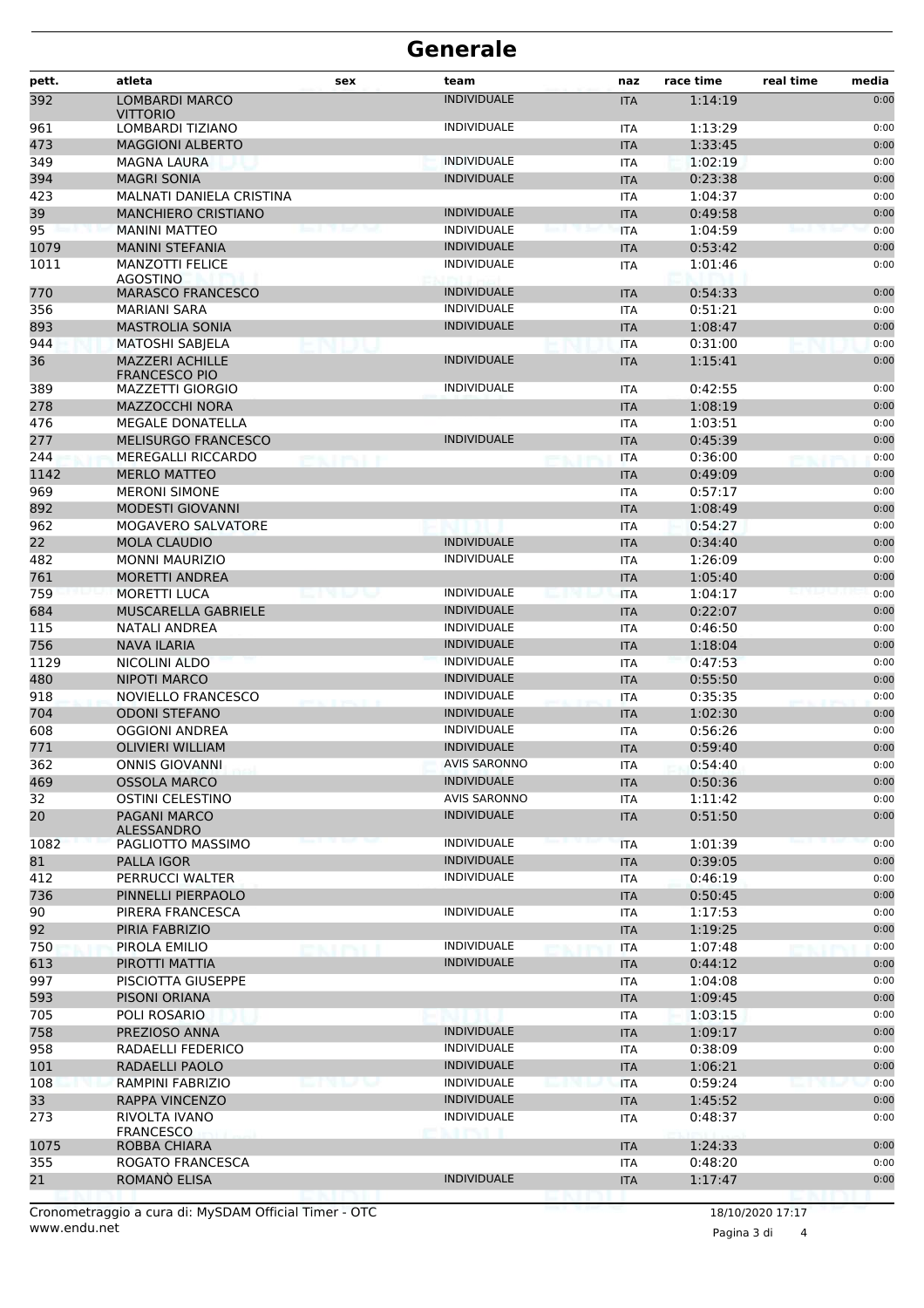| pett. | atleta                                       | sex | team                | naz        | race time | real time | media |
|-------|----------------------------------------------|-----|---------------------|------------|-----------|-----------|-------|
| 920   | <b>ROMANO' CHRISTIAN</b><br><b>ROBERTO</b>   |     | <b>INDIVIDUALE</b>  | <b>ITA</b> | 0:20:13   |           | 0:00  |
| 106   | <b>RONCHI DANIELE</b>                        |     | <b>INDIVIDUALE</b>  | <b>ITA</b> | 0:41:40   |           | 0:00  |
| 227   | RUBELLINI ROBERTO                            |     | <b>INDIVIDUALE</b>  | <b>ITA</b> | 0:42:46   |           | 0:00  |
| 1160  | <b>RUBIN FEDERICO</b>                        |     | <b>INDIVIDUALE</b>  | <b>ITA</b> | 1:27:24   |           | 0:00  |
| 414   | <b>RUGGERI ANDREA</b>                        |     | <b>INDIVIDUALE</b>  | <b>ITA</b> | 0:55:39   |           | 0:00  |
| 912   | <b>SACCHI MARIA TERESA</b>                   |     |                     | <b>ITA</b> | 1:08:01   |           | 0:00  |
| 78    | <b>SALA CHIARA</b>                           |     | <b>INDIVIDUALE</b>  | <b>ITA</b> | 1:04:09   |           | 0:00  |
| 638   | <b>SALVADOR RODRIGUES</b><br><b>GARDENIA</b> |     | #Corriamo a Cormano | <b>ITA</b> | 1:48:40   |           | 0:00  |
| 941   | <b>SARACINO STEFANO</b>                      |     | <b>INDIVIDUALE</b>  | <b>ITA</b> | 0:37:09   |           | 0:00  |
| 945   | <b>SARCO LORENZO</b>                         |     | <b>INDIVIDUALE</b>  | <b>ITA</b> | 0:46:19   |           | 0:00  |
| 457   | <b>SCIASCIA GIUSEPPE</b>                     |     | <b>INDIVIDUALE</b>  | <b>ITA</b> | 1:04:02   |           | 0:00  |
| 255   | <b>SCOTTI PAOLO</b>                          |     | <b>INDIVIDUALE</b>  | <b>ITA</b> | 0:52:47   |           | 0:00  |
| 978   | <b>SCOTTI SONIA</b>                          |     |                     | <b>ITA</b> | 0:44:22   |           | 0:00  |
| 270   | <b>SERRA UMBERTO</b>                         |     | <b>INDIVIDUALE</b>  | <b>ITA</b> | 1:09:50   |           | 0:00  |
| 235   | <b>SICCHIERO FABRIZIO</b>                    |     | <b>INDIVIDUALE</b>  | <b>ITA</b> | 1:08:21   |           | 0:00  |
| 960   | <b>SIMONI SARA</b>                           |     |                     | <b>ITA</b> | 1:08:51   |           | 0:00  |
| 923   | SINIGAGLIA LUCA                              |     |                     | <b>ITA</b> | 1:18:35   |           | 0:00  |
| 861   | <b>SIRELLI ALBERTO</b>                       |     |                     | <b>ITA</b> | 0:22:40   |           | 0:00  |
| 354   | <b>SIRTORI MARIA TERESA</b>                  |     | <b>INDIVIDUALE</b>  | <b>ITA</b> | 1:15:03   |           | 0:00  |
| 681   | SOTTILE SANTI                                |     |                     | <b>ITA</b> | 0:51:12   |           | 0:00  |
| 606   | <b>SPINOLA DAVIDE</b>                        |     | <b>INDIVIDUALE</b>  | <b>ITA</b> | 0:58:56   |           | 0:00  |
| 938   | <b>SPOLADORE MICHELA</b>                     |     | <b>INDIVIDUALE</b>  | <b>ITA</b> | 1:14:46   |           | 0:00  |
| 276   | <b>STRADA FRANCESCO</b>                      |     | <b>INDIVIDUALE</b>  | <b>ITA</b> | 0:46:35   |           | 0:00  |
| 361   | <b>STRADA PAOLA</b>                          |     | <b>AVIS SARONNO</b> | <b>ITA</b> | 1:10:53   |           | 0:00  |
| 982   | <b>TASSI MARGHERITA</b>                      |     |                     | <b>ITA</b> | 0:52:30   |           | 0:00  |
| 229   | <b>TAVOSO BORIS</b>                          |     |                     | <b>ITA</b> | 0:57:41   |           | 0:00  |
| 901   | <b>TERRONE ILIC</b>                          |     | <b>AVIS SARONNO</b> | <b>ITA</b> | 1:08:17   |           | 0:00  |
| 93    | <b>TERZONI ANDREA</b>                        |     | INDIVIDUALE         | <b>ITA</b> | 1:06:09   |           | 0:00  |
| 459   | <b>TESSITORE LUCA</b>                        |     | <b>INDIVIDUALE</b>  | <b>ITA</b> | 1:18:05   |           | 0:00  |
| 856   | <b>TOFFANO MATTIA</b>                        |     | INDIVIDUALE         | <b>ITA</b> | 0:46:56   |           | 0:00  |
| 28    | <b>TREMOLADA ANNA</b>                        |     |                     | <b>ITA</b> | 0:56:38   |           | 0:00  |
| 950   | <b>VALENTI ALESSANDRO</b>                    |     | <b>INDIVIDUALE</b>  | <b>ITA</b> | 0:48:19   |           | 0:00  |
| 949   | <b>VALENTI MIRKO</b>                         |     | <b>INDIVIDUALE</b>  | <b>ITA</b> | 0:53:00   |           | 0:00  |
| 119   | <b>VASONE MARCO</b>                          |     | <b>INDIVIDUALE</b>  | <b>ITA</b> | 0:57:15   |           | 0:00  |
| 1081  | <b>VERONESE FRANCESCA</b>                    |     | <b>INDIVIDUALE</b>  | <b>ITA</b> | 1:10:33   |           | 0:00  |
| 673   | <b>VESCOVI ALESSIO</b>                       |     | <b>INDIVIDUALE</b>  | <b>ITA</b> | 0:33:40   |           | 0:00  |
| 1010  | <b>VILLA CRISTINA</b>                        |     | <b>INDIVIDUALE</b>  | <b>ITA</b> | 2:04:39   |           | 0:00  |
| 897   | <b>VILLA SIMONA</b>                          |     | <b>INDIVIDUALE</b>  | <b>ITA</b> | 1:06:14   |           | 0:00  |
| 712   | <b>VINCI DAMIANO</b>                         |     | <b>INDIVIDUALE</b>  | <b>ITA</b> | 1:10:28   |           | 0:00  |
| 706   | <b>VOLONTE' LUCIA</b>                        |     |                     | <b>ITA</b> | 1:22:25   |           | 0:00  |
| 669   | <b>WEGRZYN ANNA</b>                          |     |                     | <b>ITA</b> | 2:17:27   |           | 0:00  |
| 97    | ZACCHETTI ALESSANDRO                         |     | <b>INDIVIDUALE</b>  | <b>ITA</b> | 0:43:51   |           | 0:00  |
| 605   | <b>ZAMUNER STEFANO</b>                       |     |                     | <b>ITA</b> | 1:10:03   |           | 0:00  |